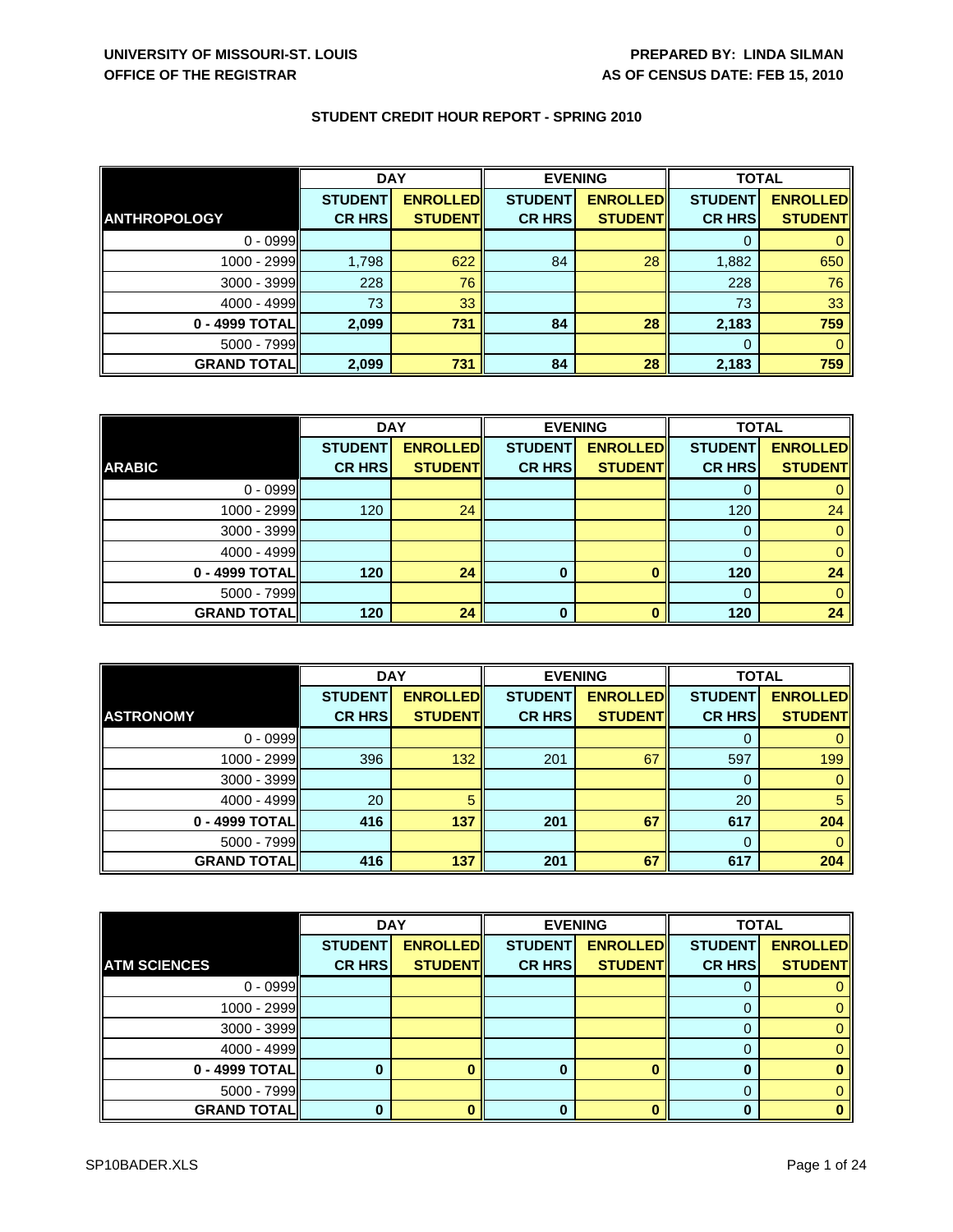|                     | <b>DAY</b>     |                 | <b>EVENING</b> |                 | <b>TOTAL</b>   |                 |
|---------------------|----------------|-----------------|----------------|-----------------|----------------|-----------------|
|                     | <b>STUDENT</b> | <b>ENROLLED</b> | <b>STUDENT</b> | <b>ENROLLED</b> | <b>STUDENT</b> | <b>ENROLLED</b> |
| <b>BIOLOGY</b>      | <b>CR HRS</b>  | <b>STUDENT</b>  | <b>CR HRS</b>  | <b>STUDENT</b>  | <b>CR HRS</b>  | <b>STUDENTI</b> |
| $0 - 0999$          |                |                 |                |                 |                |                 |
| 1000 - 2999         | 2,899          | 1,347           | 546            | 261             | 3,445          | 1,608           |
| $3000 - 3999$       | 479            | 169             | 76             | 27              | 555            | 196             |
| $4000 - 4999$       | 593            | 229             | 133            | 47              | 726            | 276             |
| 0 - 4999 TOTAL      | 3,971          | 1,745           | 755            | 335             | 4,726          | 2,080           |
| 5000 - 7999         | 595            | 236             |                |                 | 595            | 236             |
| <b>GRAND TOTALI</b> | 4,566          | 1,981           | 755            | 335             | 5,321          | 2,316           |

|                     | <b>DAY</b>     |                 | <b>EVENING</b> |                 | <b>TOTAL</b>   |                 |
|---------------------|----------------|-----------------|----------------|-----------------|----------------|-----------------|
|                     | <b>STUDENT</b> | <b>ENROLLED</b> | <b>STUDENT</b> | <b>ENROLLED</b> | <b>STUDENT</b> | <b>ENROLLED</b> |
| <b>CHEMISTRY</b>    | <b>CR HRS</b>  | <b>STUDENT</b>  | <b>CR HRS</b>  | <b>STUDENT</b>  | <b>CR HRS</b>  | <b>STUDENT</b>  |
| $0 - 0999$          |                |                 |                |                 | 0              |                 |
| 1000 - 2999         | 1,678          | 937             | 429            | 201             | 2,107          | 1,138           |
| $3000 - 3999$       | 125            | 67              | 87             | 29              | 212            | 96              |
| $4000 - 4999$       | 155            | 71              | 191            | 69              | 346            | 140             |
| 0 - 4999 TOTAL      | 1,958          | 1,075           | 707            | 299             | 2,665          | 1,374           |
| 5000 - 7999         | 369            | 177             |                |                 | 369            | 177             |
| <b>GRAND TOTALI</b> | 2,327          | 1,252           | 707            | 299             | 3,034          | 1,551           |

|                    | <b>DAY</b>     |                 | <b>EVENING</b> |                 | <b>TOTAL</b>   |                 |
|--------------------|----------------|-----------------|----------------|-----------------|----------------|-----------------|
|                    | <b>STUDENT</b> | <b>ENROLLED</b> | <b>STUDENT</b> | <b>ENROLLED</b> | <b>STUDENT</b> | <b>ENROLLED</b> |
| <b>CHINESE</b>     | <b>CR HRS</b>  | <b>STUDENT</b>  | <b>CR HRS</b>  | <b>STUDENT</b>  | <b>CR HRS</b>  | <b>STUDENT</b>  |
| $0 - 0999$         |                |                 |                |                 | 0              |                 |
| 1000 - 2999        | 49             | 11              |                |                 | 49             |                 |
| 3000 - 3999        |                |                 |                |                 | 0              |                 |
| $4000 - 4999$      |                |                 |                |                 | 0              |                 |
| $0 - 4999$ TOTAL   | 49             | 11              | $\bf{0}$       | O               | 49             |                 |
| $5000 - 7999$      |                |                 |                |                 | 0              |                 |
| <b>GRAND TOTAL</b> | 49             | 11              | n              | n               | 49             |                 |

|                         | <b>DAY</b>     |                  | <b>EVENING</b> |                 | <b>TOTAL</b>   |                 |
|-------------------------|----------------|------------------|----------------|-----------------|----------------|-----------------|
|                         | <b>STUDENT</b> | <b>ENROLLEDI</b> | <b>STUDENT</b> | <b>ENROLLED</b> | <b>STUDENT</b> | <b>ENROLLED</b> |
| <b>COMPUTER SCIENCE</b> | <b>CR HRS</b>  | <b>STUDENT</b>   | <b>CR HRS</b>  | <b>STUDENT</b>  | <b>CR HRS</b>  | <b>STUDENT</b>  |
| $0 - 0999$              |                |                  |                |                 | 0              |                 |
| 1000 - 2999             | 309            | 103              | 246            | 82              | 555            | 185             |
| 3000 - 3999             | 51             | 17               | 81             | 27              | 132            | 44              |
| 4000 - 4999             | 90             | 30               | 96             | 32              | 186            | 62              |
| 0 - 4999 TOTAL          | 450            | 150              | 423            | 141             | 873            | 291             |
| $5000 - 7999$           | 164            | 56               |                |                 | 164            | 56              |
| <b>GRAND TOTAL</b>      | 614            | 206              | 423            | 141             | 1,037          | 347             |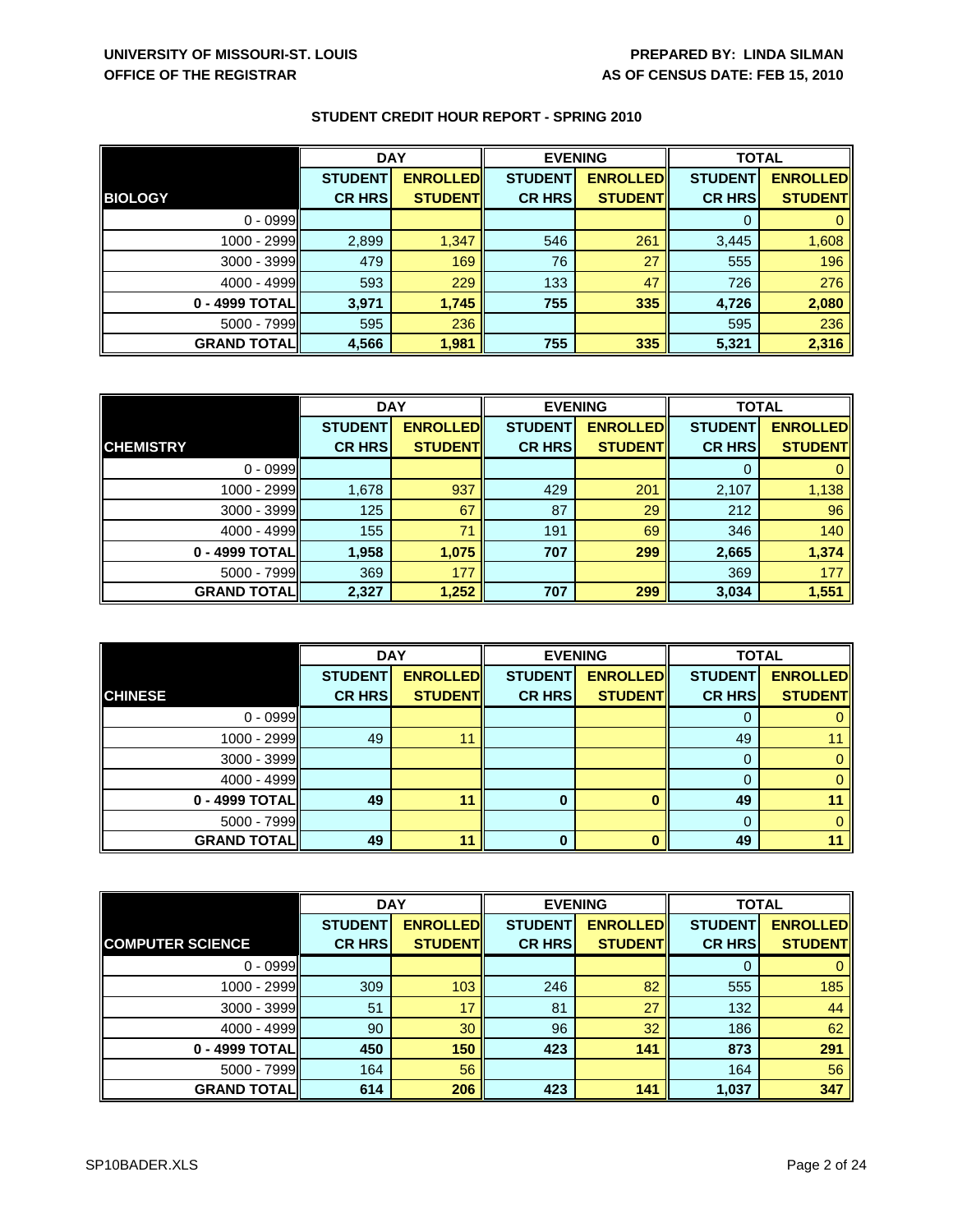|                         | <b>DAY</b>     |                 | <b>EVENING</b> |                 | <b>TOTAL</b>   |                 |
|-------------------------|----------------|-----------------|----------------|-----------------|----------------|-----------------|
|                         | <b>STUDENT</b> | <b>ENROLLED</b> | <b>STUDENT</b> | <b>ENROLLED</b> | <b>STUDENT</b> | <b>ENROLLED</b> |
| <b>CRIMINAL JUSTICE</b> | <b>CR HRS</b>  | <b>STUDENT</b>  | <b>CR HRS</b>  | <b>STUDENT</b>  | <b>CR HRS</b>  | <b>STUDENT</b>  |
| $0 - 0999$              |                |                 |                |                 |                |                 |
| 1000 - 2999             | 2,403          | 801             | 600            | 200             | 3,003          | 1,001           |
| 3000 - 3999             | 221            | 76              |                |                 | 221            | 76              |
| $4000 - 4999$           | 654            | 218             | 66             | 22              | 720            | 240             |
| 0 - 4999 TOTAL          | 3,278          | 1,095           | 666            | 222             | 3,944          | 1,317           |
| $5000 - 7999$           | 302            | 98              |                |                 | 302            | 98              |
| <b>GRAND TOTAL</b>      | 3,580          | 1,193           | 666            | 222             | 4,246          | 1,415           |

|                     | <b>DAY</b>     |                 | <b>EVENING</b> |                 | <b>TOTAL</b>   |                 |
|---------------------|----------------|-----------------|----------------|-----------------|----------------|-----------------|
|                     | <b>STUDENT</b> | <b>ENROLLED</b> | <b>STUDENT</b> | <b>ENROLLED</b> | <b>STUDENT</b> | <b>ENROLLED</b> |
| <b>ECONOMICS</b>    | <b>CR HRS</b>  | <b>STUDENT</b>  | <b>CR HRS</b>  | <b>STUDENT</b>  | <b>CR HRS</b>  | <b>STUDENT</b>  |
| $0 - 0999$          |                |                 |                |                 | 0              |                 |
| 1000 - 2999         | 1,619          | 563             | 252            | 84              | 1,871          | 647             |
| $3000 - 3999$       | 408            | 136             | 57             | 19              | 465            | 155             |
| $4000 - 4999$       | 131            | 35              | 159            | 53              | 290            | 88              |
| 0 - 4999 TOTAL      | 2,158          | 734             | 468            | 156             | 2,626          | 890             |
| 5000 - 7999         | 150            | 50              |                |                 | 150            | 50              |
| <b>GRAND TOTALI</b> | 2,308          | 784             | 468            | 156             | 2,776          | 940             |

|                    | <b>DAY</b>     |                 | <b>EVENING</b> |                 | <b>TOTAL</b>   |                 |
|--------------------|----------------|-----------------|----------------|-----------------|----------------|-----------------|
|                    | <b>STUDENT</b> | <b>ENROLLED</b> | <b>STUDENT</b> | <b>ENROLLED</b> | <b>STUDENT</b> | <b>ENROLLED</b> |
| <b>ENGLISH</b>     | <b>CR HRS</b>  | <b>STUDENT</b>  | <b>CR HRS</b>  | <b>STUDENT</b>  | <b>CR HRS</b>  | <b>STUDENT</b>  |
| $0 - 0999$         |                |                 |                |                 | 0              |                 |
| 1000 - 2999        | 1,833          | 611             | 180            | 60              | 2,013          | 671             |
| 3000 - 3999        | 2,610          | 870             | 411            | 137             | 3,021          | 1,007           |
| 4000 - 4999        | 649            | 217             | 27             | 9               | 676            | 226             |
| 0 - 4999 TOTAL     | 5,092          | 1,698           | 618            | 206             | 5,710          | 1,904           |
| $5000 - 7999$      | 636            | 212             |                |                 | 636            | 212             |
| <b>GRAND TOTAL</b> | 5,728          | 1,910           | 618            | 206             | 6,346          | 2,116           |

|                            | <b>DAY</b>     |                 | <b>EVENING</b> |                  | <b>TOTAL</b>   |                 |
|----------------------------|----------------|-----------------|----------------|------------------|----------------|-----------------|
| <b>ENGLISH AS A SECOND</b> | <b>STUDENT</b> | <b>ENROLLED</b> | <b>STUDENT</b> | <b>ENROLLEDI</b> | <b>STUDENT</b> | <b>ENROLLED</b> |
| <b>LANGUAGE</b>            | <b>CR HRS</b>  | <b>STUDENT</b>  | <b>CR HRS</b>  | <b>STUDENT</b>   | <b>CR HRS</b>  | <b>STUDENT</b>  |
| $0 - 0999$                 |                |                 |                |                  | O              |                 |
| $1000 - 2999$              |                |                 |                |                  |                |                 |
| $3000 - 3999$              | 96             | 32              |                |                  | 96             | 32              |
| $4000 - 4999$              | 296            | 100             |                |                  | 296            | 100             |
| 0 - 4999 TOTAL             | 392            | 132             |                |                  | 392            | 132             |
| 5000 - 7999                | 8              |                 |                |                  | 8              |                 |
| <b>GRAND TOTAL</b>         | 400            | 136             | $\bf{0}$       |                  | 400            | 136             |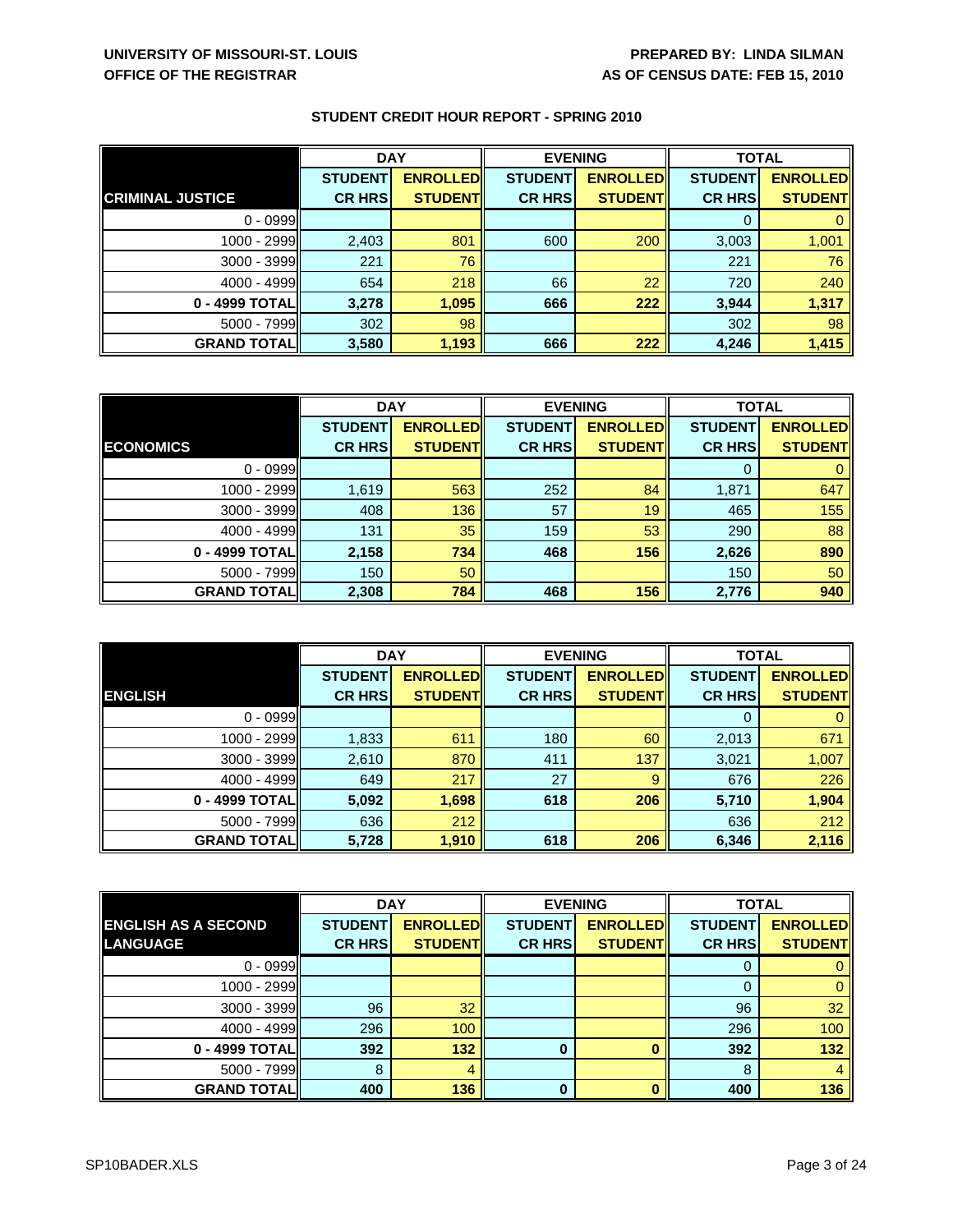|                         | <b>DAY</b>     |                 | <b>EVENING</b> |                 | <b>TOTAL</b>   |                 |
|-------------------------|----------------|-----------------|----------------|-----------------|----------------|-----------------|
|                         | <b>STUDENT</b> | <b>ENROLLED</b> | <b>STUDENT</b> | <b>ENROLLED</b> | <b>STUDENT</b> | <b>ENROLLED</b> |
| <b>FOREIGN LANGUAGE</b> | <b>CR HRS</b>  | <b>STUDENT</b>  | <b>CR HRS</b>  | <b>STUDENT</b>  | <b>CR HRS</b>  | <b>STUDENT</b>  |
| $0 - 0999$              |                |                 |                |                 |                |                 |
| $1000 - 2999$           |                |                 |                |                 |                |                 |
| 3000 - 3999             |                |                 |                |                 |                |                 |
| $4000 - 4999$           |                |                 |                |                 |                |                 |
| 0 - 4999 TOTAL          |                |                 |                |                 |                |                 |
| $5000 - 7999$           |                |                 |                |                 | 0              |                 |
| <b>GRAND TOTAL</b>      |                |                 |                |                 |                |                 |

|                     | <b>DAY</b>     |                 | <b>EVENING</b> |                 | <b>TOTAL</b>   |                 |
|---------------------|----------------|-----------------|----------------|-----------------|----------------|-----------------|
|                     | <b>STUDENT</b> | <b>ENROLLED</b> | <b>STUDENT</b> | <b>ENROLLED</b> | <b>STUDENT</b> | <b>ENROLLED</b> |
| <b>FRENCH</b>       | <b>CR HRS</b>  | <b>STUDENT</b>  | <b>CR HRS</b>  | <b>STUDENT</b>  | <b>CR HRS</b>  | <b>STUDENT</b>  |
| $0 - 0999$          |                |                 |                |                 |                |                 |
| $1000 - 2999$       | 472            | 112             | 45             | 9               | 517            | 121             |
| $3000 - 3999$       | 66             | 22              |                |                 | 66             | 22              |
| 4000 - 4999         | 27             | 9               |                |                 | 27             | 9               |
| 0 - 4999 TOTAL      | 565            | 143             | 45             | 9               | 610            | 152             |
| $5000 - 7999$       | 12             |                 |                |                 | 12             |                 |
| <b>GRAND TOTALI</b> | 577            | 147             | 45             | q               | 622            | 156             |

|                    | <b>DAY</b>     |                 | <b>EVENING</b> |                 | <b>TOTAL</b>   |                 |
|--------------------|----------------|-----------------|----------------|-----------------|----------------|-----------------|
|                    | <b>STUDENT</b> | <b>ENROLLED</b> | <b>STUDENT</b> | <b>ENROLLED</b> | <b>STUDENT</b> | <b>ENROLLED</b> |
| <b>GEOGRAPHY</b>   | <b>CR HRS</b>  | <b>STUDENT</b>  | <b>CR HRS</b>  | <b>STUDENT</b>  | <b>CR HRS</b>  | <b>STUDENT</b>  |
| $0 - 0999$         |                |                 |                |                 |                |                 |
| 1000 - 2999        |                |                 |                |                 |                |                 |
| 3000 - 3999        |                |                 |                |                 | 0              |                 |
| 4000 - 4999        |                |                 |                |                 |                |                 |
| 0 - 4999 TOTAL     |                |                 |                |                 | 0              |                 |
| $5000 - 7999$      |                |                 |                |                 | 0              |                 |
| <b>GRAND TOTAL</b> |                |                 |                |                 | ŋ              |                 |

|                    | <b>DAY</b>     |                 | <b>EVENING</b> |                 | <b>TOTAL</b>   |                 |
|--------------------|----------------|-----------------|----------------|-----------------|----------------|-----------------|
|                    | <b>STUDENT</b> | <b>ENROLLED</b> | <b>STUDENT</b> | <b>ENROLLED</b> | <b>STUDENT</b> | <b>ENROLLED</b> |
| <b>GEOLOGY</b>     | <b>CR HRS</b>  | <b>STUDENT</b>  | <b>CR HRS</b>  | <b>STUDENT</b>  | <b>CR HRS</b>  | <b>STUDENT</b>  |
| $0 - 0999$         |                |                 |                |                 | 0              |                 |
| $1000 - 2999$      | 657            | 259             | 105            | 39              | 762            | 298             |
| 3000 - 3999        |                |                 |                |                 | $\Omega$       |                 |
| 4000 - 4999        |                |                 |                |                 | $\Omega$       |                 |
| 0 - 4999 TOTAL     | 657            | 259             | 105            | 39              | 762            | 298             |
| 5000 - 7999        |                |                 |                |                 | $\Omega$       |                 |
| <b>GRAND TOTAL</b> | 657            | 259             | 105            | 39              | 762            | 298             |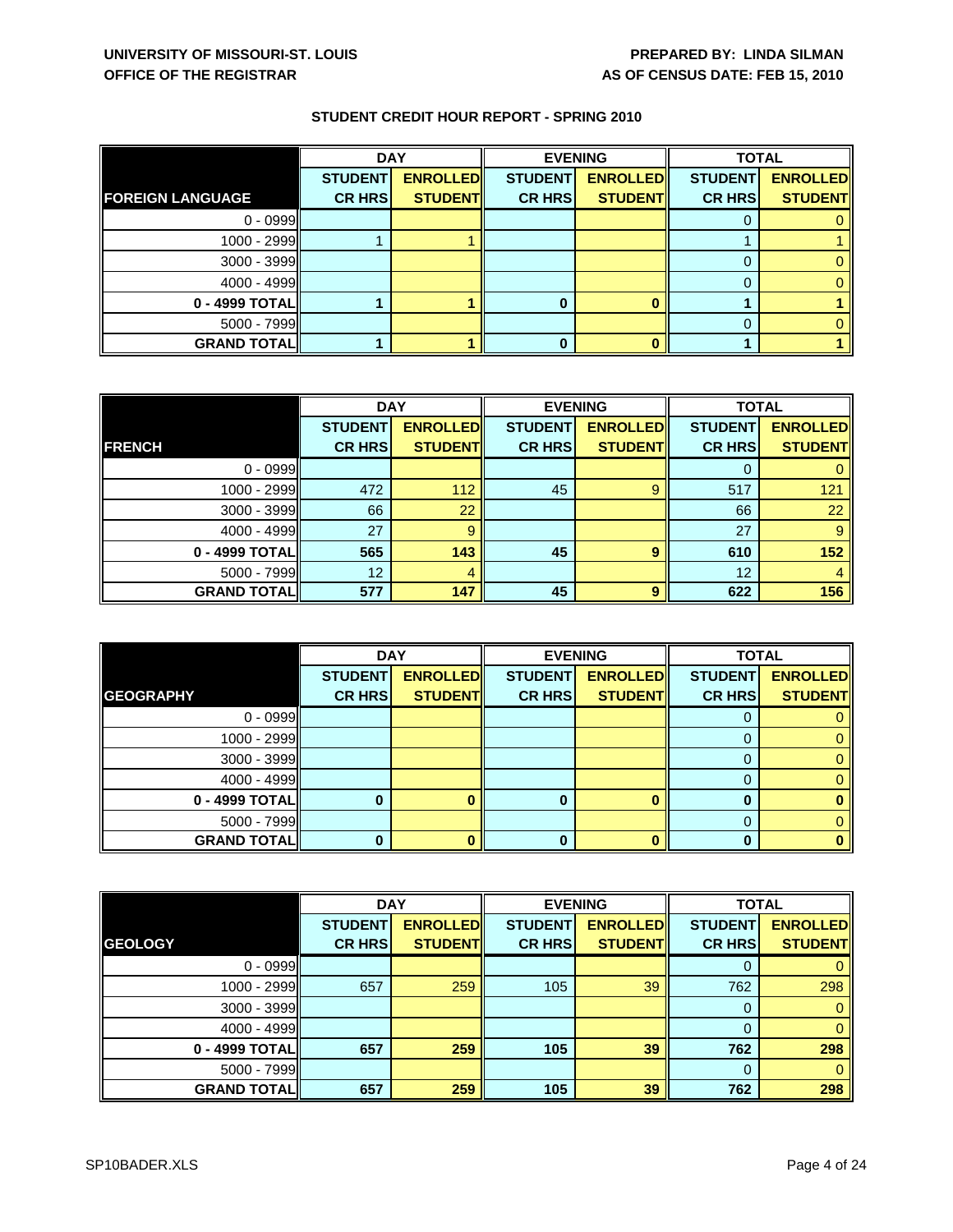|                    | <b>DAY</b>     |                 | <b>EVENING</b> |                 | <b>TOTAL</b>   |                 |
|--------------------|----------------|-----------------|----------------|-----------------|----------------|-----------------|
|                    | <b>STUDENT</b> | <b>ENROLLED</b> | <b>STUDENT</b> | <b>ENROLLED</b> | <b>STUDENT</b> | <b>ENROLLED</b> |
| <b>GERMAN</b>      | <b>CR HRS</b>  | <b>STUDENT</b>  | <b>CR HRS</b>  | <b>STUDENT</b>  | <b>CR HRS</b>  | <b>STUDENT</b>  |
| $0 - 0999$         |                |                 |                |                 |                |                 |
| 1000 - 2999        | 194            | 48              |                |                 | 194            | 48              |
| 3000 - 3999        | 18             |                 |                |                 | 18             | 6               |
| $4000 - 4999$      | 3              |                 |                |                 | 3              |                 |
| 0 - 4999 TOTAL     | 215            | 55              | $\bf{0}$       |                 | 215            | 55              |
| $5000 - 7999$      |                |                 |                |                 | 0              |                 |
| <b>GRAND TOTAL</b> | 215            | 55              | $\bf{0}$       |                 | 215            | 55              |

|                    | <b>DAY</b>     |                 | <b>EVENING</b> |                 | <b>TOTAL</b>   |                 |
|--------------------|----------------|-----------------|----------------|-----------------|----------------|-----------------|
|                    | <b>STUDENT</b> | <b>ENROLLED</b> | <b>STUDENT</b> | <b>ENROLLED</b> | <b>STUDENT</b> | <b>ENROLLED</b> |
| <b>GERONTOLOGY</b> | <b>CR HRS</b>  | <b>STUDENT</b>  | <b>CR HRS</b>  | <b>STUDENT</b>  | <b>CR HRS</b>  | <b>STUDENT</b>  |
| $0 - 0999$         |                |                 |                |                 | O              |                 |
| 1000 - 2999        | 51             | 17              | 3              |                 | 54             | 18              |
| $3000 - 3999$      |                |                 |                |                 | 0              |                 |
| $4000 - 4999$      |                |                 |                |                 | $\Omega$       |                 |
| 0 - 4999 TOTAL     | 51             | 17              | 3              |                 | 54             | 18              |
| $5000 - 7999$      | 146            | 57              |                |                 | 146            | 57              |
| <b>GRAND TOTAL</b> | 197            | 74              | 3              |                 | 200            | 75              |

|                             | <b>DAY</b>     |                 | <b>EVENING</b> |                 | <b>TOTAL</b>   |                 |
|-----------------------------|----------------|-----------------|----------------|-----------------|----------------|-----------------|
|                             | <b>STUDENT</b> | <b>ENROLLED</b> | <b>STUDENT</b> | <b>ENROLLED</b> | <b>STUDENT</b> | <b>ENROLLED</b> |
| <b>GREEK ANCIENT/MODERN</b> | <b>CR HRS</b>  | <b>STUDENT</b>  | <b>CR HRS</b>  | <b>STUDENT</b>  | <b>CR HRS</b>  | <b>STUDENT</b>  |
| $0 - 0999$                  |                |                 |                |                 |                |                 |
| 1000 - 2999                 | 29             |                 |                |                 | 29             |                 |
| 3000 - 3999                 |                |                 |                |                 | 0              |                 |
| 4000 - 4999                 |                |                 |                |                 |                |                 |
| 0 - 4999 TOTAL              | 29             |                 |                |                 | 29             |                 |
| 5000 - 7999                 |                |                 |                |                 | 0              |                 |
| <b>GRAND TOTAL</b>          | 29             |                 |                |                 | 29             |                 |

|                     | <b>DAY</b>     |                  | <b>EVENING</b> |                 | <b>TOTAL</b>   |                 |
|---------------------|----------------|------------------|----------------|-----------------|----------------|-----------------|
|                     | <b>STUDENT</b> | <b>ENROLLEDI</b> | <b>STUDENT</b> | <b>ENROLLED</b> | <b>STUDENT</b> | <b>ENROLLED</b> |
| <b>HISTORY</b>      | <b>CR HRS</b>  | <b>STUDENTI</b>  | <b>CR HRS</b>  | <b>STUDENT</b>  | <b>CR HRS</b>  | <b>STUDENTI</b> |
| $0 - 0999$          |                |                  |                |                 |                |                 |
| 1000 - 2999         | 2,389          | 863              | 221            | 68              | 2,610          | 931             |
| $3000 - 3999$       | 63             | 21               |                |                 | 63             | 21              |
| 4000 - 4999         | 180            | 54               | 107            | 29              | 287            | 83              |
| 0 - 4999 TOTAL      | 2,632          | 938              | 328            | 97              | 2,960          | 1,035           |
| $5000 - 7999$       | 570            | 169              |                |                 | 570            | 169             |
| <b>GRAND TOTALI</b> | 3,202          | 1,107            | 328            | 97              | 3,530          | 1,204           |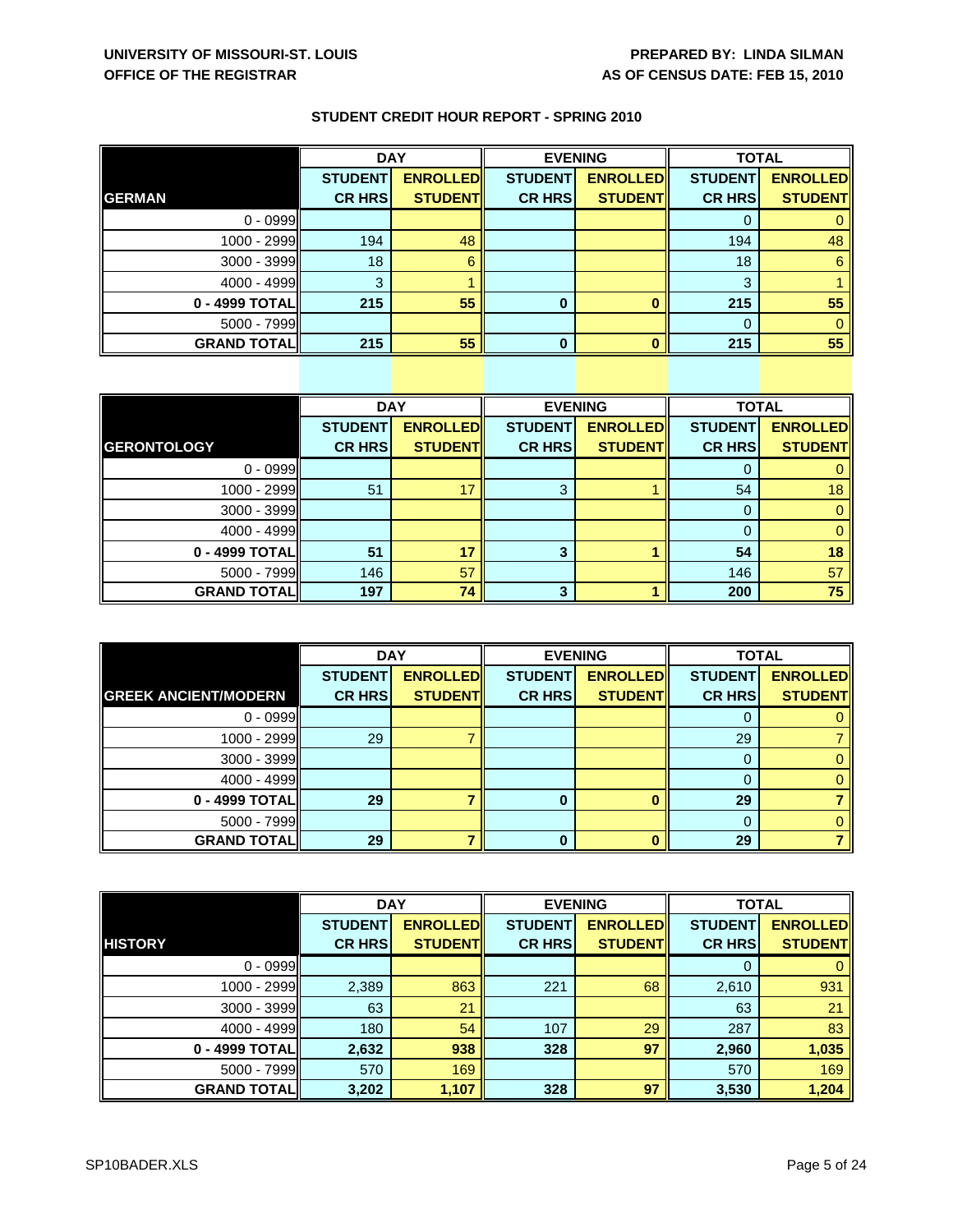|                    | <b>DAY</b>     |                 | <b>EVENING</b> |                 | <b>TOTAL</b>   |                 |
|--------------------|----------------|-----------------|----------------|-----------------|----------------|-----------------|
|                    | <b>STUDENT</b> | <b>ENROLLED</b> | <b>STUDENT</b> | <b>ENROLLED</b> | <b>STUDENT</b> | <b>ENROLLED</b> |
| <b>HONORS</b>      | <b>CR HRS</b>  | <b>STUDENT</b>  | <b>CR HRS</b>  | <b>STUDENTI</b> | <b>CR HRS</b>  | <b>STUDENT</b>  |
| $0 - 0999$         |                |                 |                |                 | 0              |                 |
| 1000 - 2999        | 975            | 325             |                |                 | 975            | 325             |
| $3000 - 3999$      | 498            | 166             |                |                 | 498            | 166             |
| 4000 - 4999        | 115            | 72              |                |                 | 115            | 72              |
| 0 - 4999 TOTAL     | 1,588          | 563             | 0              |                 | 1,588          | 563             |
| $5000 - 7999$      |                |                 |                |                 | 0              |                 |
| <b>GRAND TOTAL</b> | 1,588          | 563             | 0              |                 | 1,588          | 563             |

|                          | <b>DAY</b>     |                 |                | <b>EVENING</b>  | <b>TOTAL</b>   |                 |
|--------------------------|----------------|-----------------|----------------|-----------------|----------------|-----------------|
|                          | <b>STUDENT</b> | <b>ENROLLED</b> | <b>STUDENT</b> | <b>ENROLLED</b> | <b>STUDENT</b> | <b>ENROLLED</b> |
| <b>INTERDISCIPLINARY</b> | <b>CR HRS</b>  | <b>STUDENT</b>  | <b>CR HRS</b>  | <b>STUDENT</b>  | <b>CR HRS</b>  | <b>STUDENT</b>  |
| $0 - 0999$               |                |                 |                |                 |                |                 |
| $1000 - 2999$            |                |                 |                |                 |                |                 |
| $3000 - 3999$            |                |                 |                |                 | 0              |                 |
| $4000 - 4999$            |                |                 |                |                 |                |                 |
| $0 - 4999$ TOTAL         |                |                 | 0              |                 | 0              |                 |
| $5000 - 7999$            |                |                 |                |                 |                |                 |
| <b>GRAND TOTAL</b>       |                |                 | ŋ              |                 |                |                 |

|                    | <b>DAY</b>     |                 | <b>EVENING</b> |                 | <b>TOTAL</b>   |                 |
|--------------------|----------------|-----------------|----------------|-----------------|----------------|-----------------|
|                    | <b>STUDENT</b> | <b>ENROLLED</b> | <b>STUDENT</b> | <b>ENROLLED</b> | <b>STUDENT</b> | <b>ENROLLED</b> |
| <b>ITALIAN</b>     | <b>CR HRS</b>  | <b>STUDENT</b>  | <b>CR HRS</b>  | <b>STUDENT</b>  | <b>CR HRS</b>  | <b>STUDENT</b>  |
| $0 - 0999$         |                |                 |                |                 |                |                 |
| 1000 - 2999        |                |                 |                |                 |                |                 |
| 3000 - 3999        |                |                 |                |                 | 0              |                 |
| 4000 - 4999        |                |                 |                |                 |                |                 |
| 0 - 4999 TOTAL     |                |                 |                |                 | 0              |                 |
| $5000 - 7999$      |                |                 |                |                 | 0              |                 |
| <b>GRAND TOTAL</b> |                |                 |                |                 | ŋ              |                 |

|                    | <b>DAY</b>     |                 |                | <b>EVENING</b>  |                | <b>TOTAL</b>    |  |
|--------------------|----------------|-----------------|----------------|-----------------|----------------|-----------------|--|
|                    | <b>STUDENT</b> | <b>ENROLLED</b> | <b>STUDENT</b> | <b>ENROLLED</b> | <b>STUDENT</b> | <b>ENROLLED</b> |  |
| <b>JAPANESE</b>    | <b>CR HRS</b>  | <b>STUDENT</b>  | <b>CR HRS</b>  | <b>STUDENT</b>  | <b>CR HRS</b>  | <b>STUDENT</b>  |  |
| $0 - 0999$         |                |                 |                |                 | 0              |                 |  |
| $1000 - 2999$      | 194            | 40              |                |                 | 194            | 40              |  |
| 3000 - 3999        | 12             |                 |                |                 | 12             |                 |  |
| $4000 - 4999$      | 3              |                 |                |                 | 3              |                 |  |
| 0 - 4999 TOTAL     | 209            | 45              | 0              |                 | 209            | 45              |  |
| $5000 - 7999$      |                |                 |                |                 | 0              |                 |  |
| <b>GRAND TOTAL</b> | 209            | 45              | $\bf{0}$       |                 | 209            | 45              |  |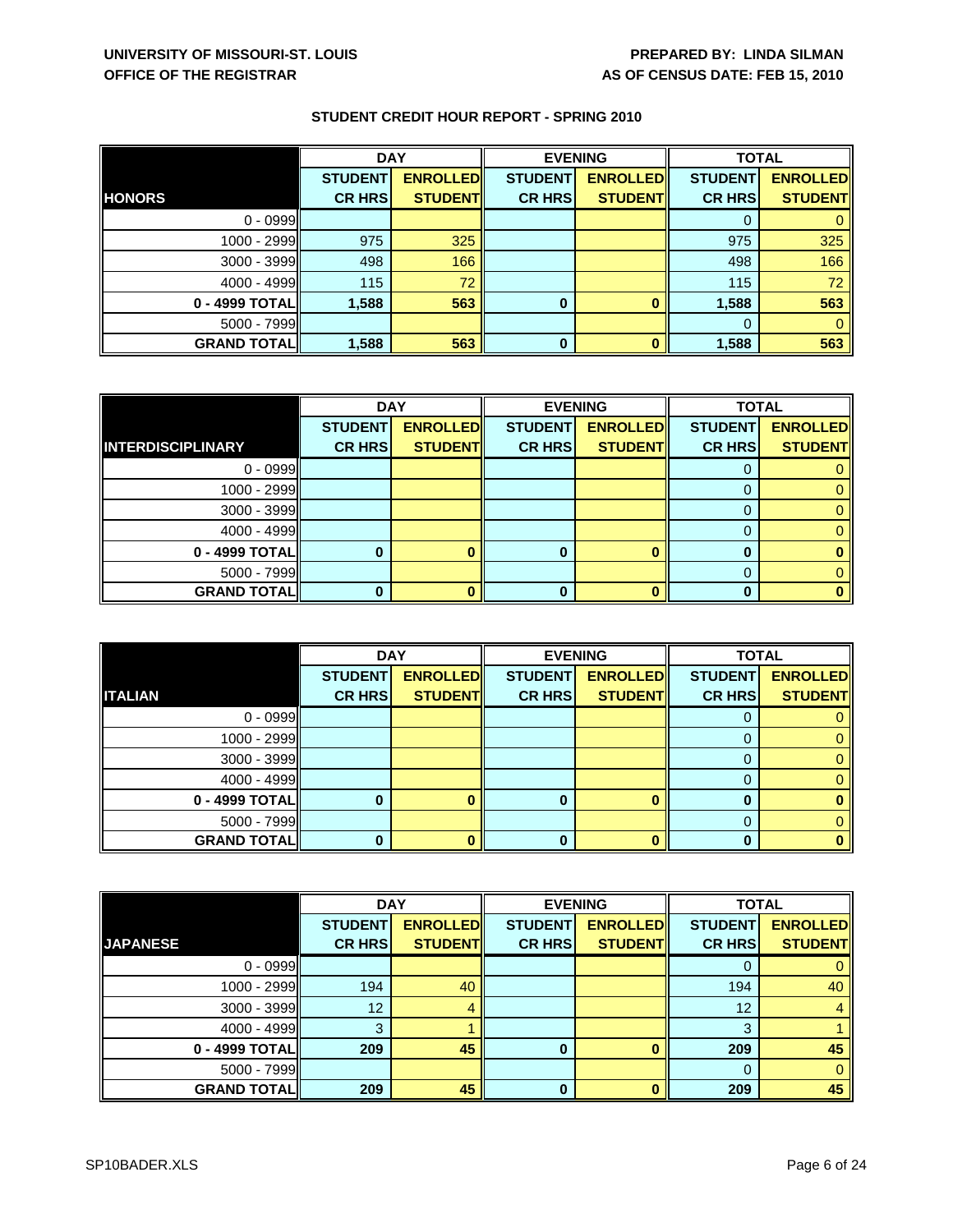|                    | <b>DAY</b>     |                 | <b>EVENING</b> |                 | <b>TOTAL</b>   |                 |
|--------------------|----------------|-----------------|----------------|-----------------|----------------|-----------------|
|                    | <b>STUDENT</b> | <b>ENROLLED</b> | <b>STUDENT</b> | <b>ENROLLED</b> | <b>STUDENT</b> | <b>ENROLLED</b> |
| <b>LATIN</b>       | <b>CR HRS</b>  | <b>STUDENT</b>  | <b>CR HRS</b>  | <b>STUDENT</b>  | <b>CR HRS</b>  | <b>STUDENT</b>  |
| $0 - 0999$         |                |                 |                |                 | 0              |                 |
| $1000 - 2999$      | 71             | 15              |                |                 | 71             | 15              |
| $3000 - 3999$      |                |                 |                |                 | 0              |                 |
| $4000 - 4999$      |                |                 |                |                 | 0              |                 |
| 0 - 4999 TOTAL     | 71             | 15              | $\bf{0}$       |                 | 71             | 15              |
| 5000 - 7999        |                |                 |                |                 | 0              |                 |
| <b>GRAND TOTAL</b> | 71             | 15              | 0              |                 | 71             | 15              |

|                    | <b>DAY</b>     |                 | <b>EVENING</b> |                 | <b>TOTAL</b>   |                 |
|--------------------|----------------|-----------------|----------------|-----------------|----------------|-----------------|
|                    | <b>STUDENT</b> | <b>ENROLLED</b> | <b>STUDENT</b> | <b>ENROLLED</b> | <b>STUDENT</b> | <b>ENROLLED</b> |
| <b>MATHEMATICS</b> | <b>CR HRS</b>  | <b>STUDENT</b>  | <b>CR HRS</b>  | <b>STUDENT</b>  | <b>CR HRS</b>  | <b>STUDENT</b>  |
| $0 - 0999$         | 183            | 122             | 66             | 22              | 249            | 144             |
| 1000 - 2999        | 3,698          | 1,142           | 1,560          | 480             | 5,258          | 1,622           |
| 3000 - 3999        | 114            | 38              |                |                 | 114            | 38              |
| 4000 - 4999        | 201            | 67              | 153            | 51              | 354            | 118             |
| 0 - 4999 TOTAL     | 4,196          | 1,369           | 1,779          | 553             | 5,975          | 1,922           |
| 5000 - 7999        | 39             | 14              |                |                 | 39             | 14              |
| <b>GRAND TOTAL</b> | 4,235          | 1,383           | 1,779          | 553             | 6,014          | 1,936           |

|                    | <b>DAY</b>     |                 | <b>EVENING</b> |                 | <b>TOTAL</b>   |                 |
|--------------------|----------------|-----------------|----------------|-----------------|----------------|-----------------|
|                    | <b>STUDENT</b> | <b>ENROLLED</b> | <b>STUDENT</b> | <b>ENROLLED</b> | <b>STUDENT</b> | <b>ENROLLED</b> |
| <b>PHILOSOPHY</b>  | <b>CR HRS</b>  | <b>STUDENT</b>  | <b>CR HRS</b>  | <b>STUDENT</b>  | <b>CR HRS</b>  | <b>STUDENT</b>  |
| $0 - 0999$         |                |                 |                |                 | 0              |                 |
| 1000 - 2999        | 2,376          | 792             | 207            | 69              | 2,583          | 861             |
| 3000 - 3999        | 342            | 114             | 117            | 39              | 459            | 153             |
| 4000 - 4999        | 237            | 79              | 27             | 9               | 264            | 88              |
| 0 - 4999 TOTAL     | 2,955          | 985             | 351            | 117             | 3,306          | 1,102           |
| $5000 - 7999$      | 159            | 53              |                |                 | 159            | 53              |
| <b>GRAND TOTAL</b> | 3,114          | 1,038           | 351            | 117             | 3,465          | 1,155           |

|                    | <b>DAY</b>     |                 | <b>EVENING</b> |                 | <b>TOTAL</b>   |                 |
|--------------------|----------------|-----------------|----------------|-----------------|----------------|-----------------|
|                    | <b>STUDENT</b> | <b>ENROLLED</b> | <b>STUDENT</b> | <b>ENROLLED</b> | <b>STUDENT</b> | <b>ENROLLED</b> |
| <b>PHYSICS</b>     | <b>CR HRS</b>  | <b>STUDENT</b>  | <b>CR HRS</b>  | <b>STUDENT</b>  | <b>CR HRS</b>  | <b>STUDENT</b>  |
| $0 - 0999$         |                |                 |                |                 | 0              |                 |
| $1000 - 2999$      | 566            | 308             | 291            | 159             | 857            | 467             |
| $3000 - 3999$      | 70             | 24              |                |                 | 70             | 24              |
| $4000 - 4999$      | 79             | 27              | 21             |                 | 100            | 34              |
| 0 - 4999 TOTAL     | 715            | 359             | 312            | 166             | 1,027          | 525             |
| $5000 - 7999$      | 109            | 38              |                |                 | 109            | 38              |
| <b>GRAND TOTAL</b> | 824            | 397             | 312            | 166             | 1,136          | 563             |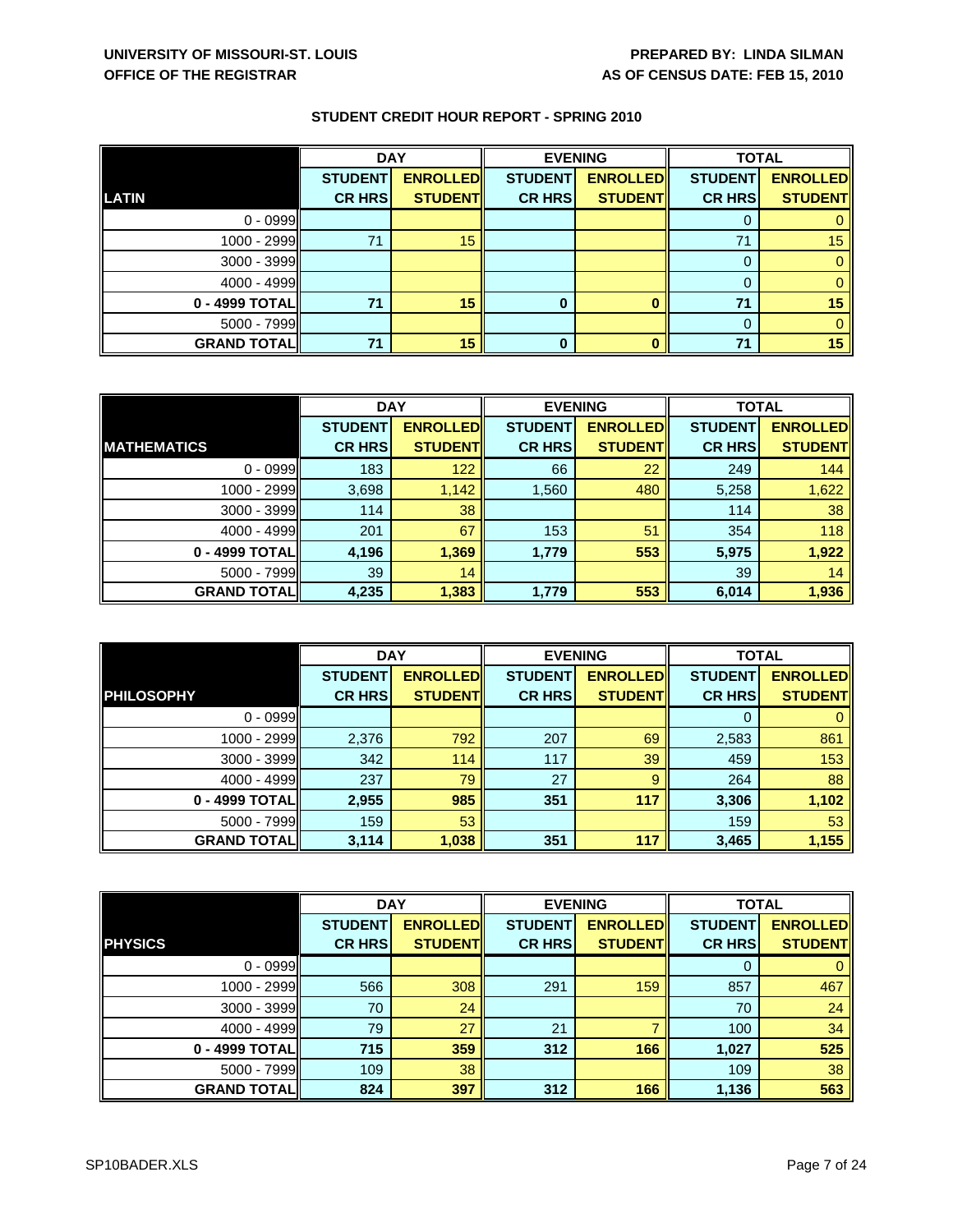|                          | <b>DAY</b>     |                 | <b>EVENING</b> |                 | <b>TOTAL</b>   |                 |
|--------------------------|----------------|-----------------|----------------|-----------------|----------------|-----------------|
|                          | <b>STUDENT</b> | <b>ENROLLED</b> | <b>STUDENT</b> | <b>ENROLLED</b> | <b>STUDENT</b> | <b>ENROLLED</b> |
| <b>POLITICAL SCIENCE</b> | <b>CR HRS</b>  | <b>STUDENT</b>  | <b>CR HRS</b>  | <b>STUDENT</b>  | <b>CR HRS</b>  | <b>STUDENT</b>  |
| $0 - 0999$               |                |                 |                |                 |                |                 |
| 1000 - 2999              | 1,353          | 585             | 192            | 64              | 1,545          | 649             |
| 3000 - 3999              | 469            | 157             | 30             | 10              | 499            | 167             |
| 4000 - 4999              | 92             | 42              | 33             | 11              | 125            | 53              |
| 0 - 4999 TOTAL           | 1,914          | 784             | 255            | 85              | 2,169          | 869             |
| 5000 - 7999              | 218            | 86              |                |                 | 218            | 86              |
| <b>GRAND TOTAL</b>       | 2,132          | 870             | 255            | 85              | 2,387          | 955             |

|                    | <b>DAY</b>     |                 | <b>EVENING</b> |                 | <b>TOTAL</b>   |                 |
|--------------------|----------------|-----------------|----------------|-----------------|----------------|-----------------|
|                    | <b>STUDENT</b> | <b>ENROLLED</b> | <b>STUDENT</b> | <b>ENROLLED</b> | <b>STUDENT</b> | <b>ENROLLED</b> |
| <b>PSYCHOLOGY</b>  | <b>CR HRS</b>  | <b>STUDENT</b>  | <b>CR HRS</b>  | <b>STUDENT</b>  | <b>CR HRS</b>  | <b>STUDENT</b>  |
| $0 - 0999$         |                |                 |                |                 | 0              |                 |
| 1000 - 2999        | 3,703          | 1,415           | 194            | 113             | 3,897          | 1,528           |
| $3000 - 3999$      | 789            | 271             | 210            | 70              | 999            | 341             |
| $4000 - 4999$      | 443            | 172             | 195            | 65              | 638            | 237             |
| 0 - 4999 TOTAL     | 4,935          | 1,858           | 599            | 248             | 5,534          | 2,106           |
| 5000 - 7999        | 474            | 228             |                |                 | 474            | 228             |
| <b>GRAND TOTAL</b> | 5,409          | 2,086           | 599            | 248             | 6,008          | 2,334           |

|                    | <b>DAY</b>     |                 | <b>EVENING</b> |                 | <b>TOTAL</b>   |                 |
|--------------------|----------------|-----------------|----------------|-----------------|----------------|-----------------|
| <b>SCHOOL OF</b>   | <b>STUDENT</b> | <b>ENROLLED</b> | <b>STUDENT</b> | <b>ENROLLED</b> | <b>STUDENT</b> | <b>ENROLLED</b> |
| <b>SOCIAL WORK</b> | <b>CR HRS</b>  | <b>STUDENT</b>  | <b>CR HRS</b>  | <b>STUDENT</b>  | <b>CR HRS</b>  | <b>STUDENTI</b> |
| $0 - 0999$         |                |                 |                |                 | 0              |                 |
| $1000 - 2999$      | 188            | 76              |                |                 | 188            | 76              |
| $3000 - 3999$      | 396            | 132             | 129            | 43              | 525            | 175             |
| $4000 - 4999$      | 165            | 73              | 464            | 155             | 629            | 228             |
| 0 - 4999 TOTAL     | 749            | 281             | 593            | 198             | 1,342          | 479             |
| $5000 - 7999$      | 885            | 294             |                |                 | 885            | 294             |
| <b>GRAND TOTAL</b> | 1,634          | 575             | 593            | 198             | 2,227          | 773             |

|                    | <b>DAY</b>     |                  | <b>EVENING</b> |                 | <b>TOTAL</b>   |                 |
|--------------------|----------------|------------------|----------------|-----------------|----------------|-----------------|
|                    | <b>STUDENT</b> | <b>ENROLLEDI</b> | <b>STUDENT</b> | <b>ENROLLED</b> | <b>STUDENT</b> | <b>ENROLLED</b> |
| <b>SOCIOLOGY</b>   | <b>CR HRS</b>  | <b>STUDENT</b>   | <b>CR HRS</b>  | <b>STUDENT</b>  | <b>CR HRS</b>  | <b>STUDENT</b>  |
| $0 - 0999$         |                |                  |                |                 | 0              |                 |
| 1000 - 2999        | 795            | 265              |                |                 | 795            | 265             |
| 3000 - 3999        | 333            | 111              | 129            | 43              | 462            | 154             |
| $4000 - 4999$      | 174            | 58               | 27             | 9               | 201            | 67              |
| 0 - 4999 TOTALI    | 1,302          | 434              | 156            | 52              | 1,458          | 486             |
| 5000 - 7999        | 12             |                  |                |                 | 12             |                 |
| <b>GRAND TOTAL</b> | 1,314          | 437              | 156            | 52              | 1,470          | 489             |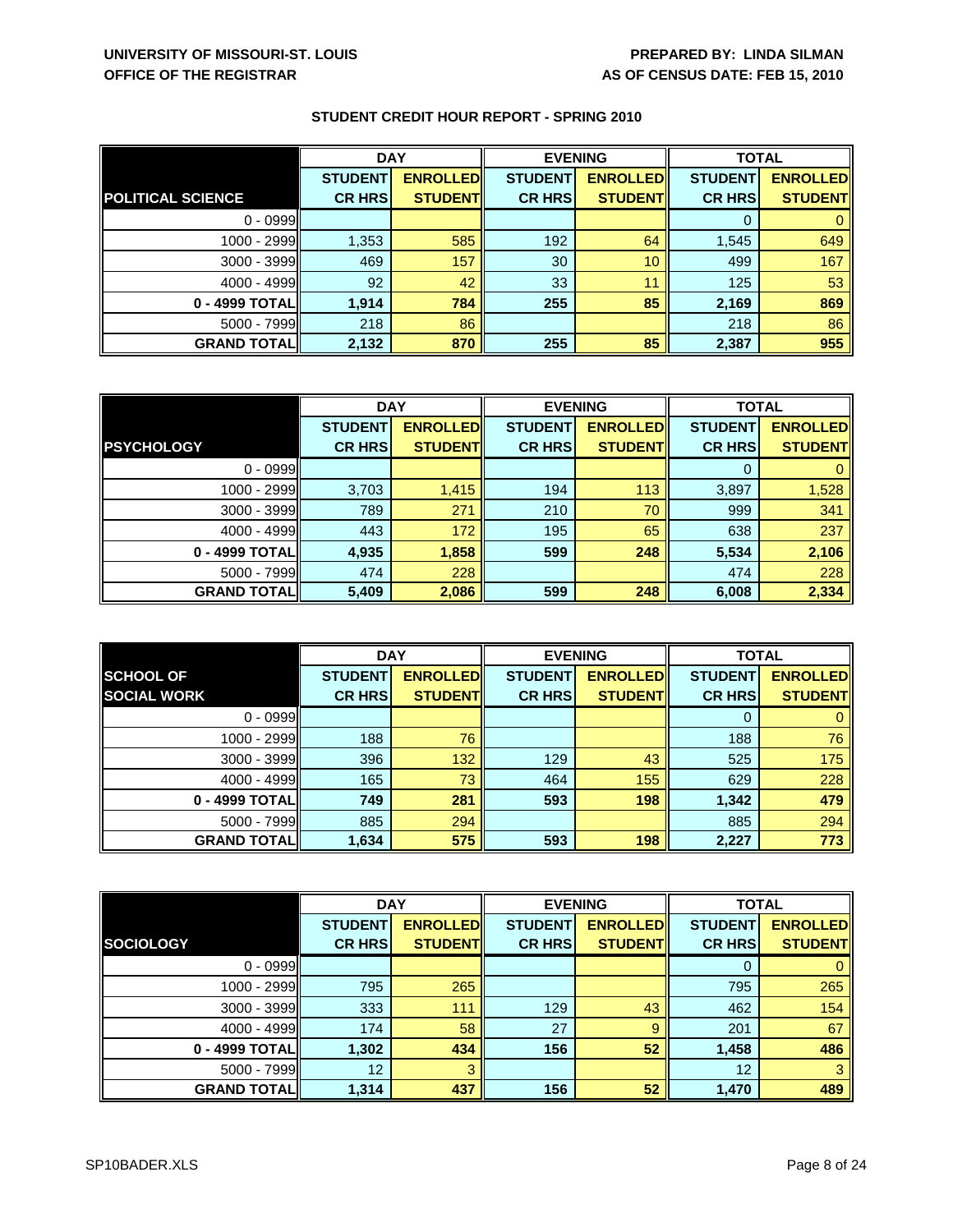|                     | <b>DAY</b>     |                 | <b>EVENING</b> |                 | <b>TOTAL</b>   |                 |
|---------------------|----------------|-----------------|----------------|-----------------|----------------|-----------------|
|                     | <b>STUDENT</b> | <b>ENROLLED</b> | <b>STUDENT</b> | <b>ENROLLED</b> | <b>STUDENT</b> | <b>ENROLLED</b> |
| <b>SPANISH</b>      | <b>CR HRS</b>  | <b>STUDENT</b>  | <b>CR HRS</b>  | <b>STUDENT</b>  | <b>CR HRS</b>  | <b>STUDENT</b>  |
| $0 - 0999$          |                |                 |                |                 | 0              |                 |
| 1000 - 2999         | 1,292          | 302             | 170            | 42              | 1,462          | 344             |
| $3000 - 3999$       | 201            | 67              |                |                 | 201            | 67              |
| 4000 - 4999         | 105            | 35              |                |                 | 105            | 35              |
| 0 - 4999 TOTAL      | 1,598          | 404             | 170            | 42              | 1,768          | 446             |
| $5000 - 7999$       | 33             | 11              |                |                 | 33             | 11              |
| <b>GRAND TOTALI</b> | 1,631          | 415             | 170            | 42              | 1,801          | 457             |

|                             | <b>DAY</b>     |                 | <b>EVENING</b> |                 | <b>TOTAL</b>   |                 |
|-----------------------------|----------------|-----------------|----------------|-----------------|----------------|-----------------|
| <b>WOMEN'S &amp; GENDER</b> | <b>STUDENT</b> | <b>ENROLLED</b> | <b>STUDENT</b> | <b>ENROLLED</b> | <b>STUDENT</b> | <b>ENROLLED</b> |
| <b>STUDIES</b>              | <b>CR HRS</b>  | <b>STUDENT</b>  | <b>CR HRS</b>  | <b>STUDENT</b>  | <b>CR HRS</b>  | <b>STUDENT</b>  |
| $0 - 0999$                  |                |                 |                |                 | 0              |                 |
| $1000 - 2999$               | 150            | 50              |                |                 | 150            | 50              |
| 3000 - 3999                 | 66             | 22              | 3              |                 | 69             | 23              |
| 4000 - 4999                 | 42             | 14              |                |                 | 42             | 14              |
| 0 - 4999 TOTAL              | 258            | 86              | 3              |                 | 261            | 87              |
| $5000 - 7999$               | 9              |                 |                |                 | 9              |                 |
| <b>GRAND TOTAL</b>          | 267            | 89              | 3              |                 | 270            | 90              |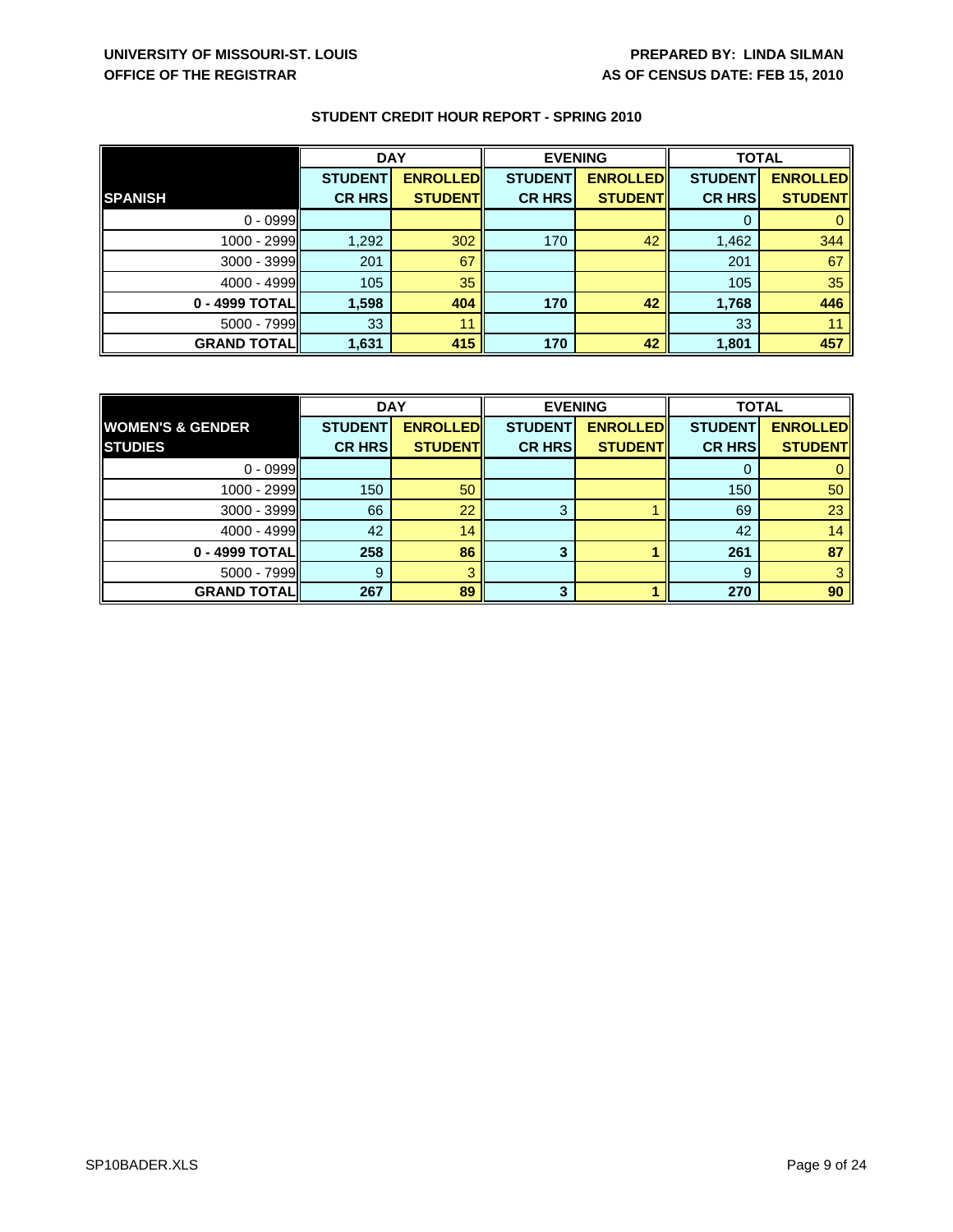|                      | <b>DAY</b>     |                 | <b>EVENING</b> |                 | <b>TOTAL</b>   |                 |
|----------------------|----------------|-----------------|----------------|-----------------|----------------|-----------------|
|                      | <b>STUDENT</b> | <b>ENROLLED</b> | <b>STUDENT</b> | <b>ENROLLED</b> | <b>STUDENT</b> | <b>ENROLLED</b> |
| <b>APPLIED MUSIC</b> | <b>CR HRS</b>  | <b>STUDENT</b>  | <b>CR HRS</b>  | <b>STUDENT</b>  | <b>CR HRS</b>  | <b>STUDENT</b>  |
| $0 - 0999$           |                |                 |                |                 | 0              |                 |
| 1000 - 2999          | 69             | 121             |                |                 | 69             | 121             |
| 3000 - 3999          | 27             | 52              |                |                 | 27             | 52              |
| $4000 - 4999$        | 50             | 40              |                |                 | 50             | 40              |
| 0 - 4999 TOTAL       | 146            | 213             | 0              |                 | 146            | 213             |
| 5000 - 7999          |                |                 |                |                 | $\Omega$       |                 |
| <b>GRAND TOTAL</b>   | 146            | 213             | 0              |                 | 146            | 213             |

|                      | <b>DAY</b>     |                 | <b>EVENING</b> |                 | <b>TOTAL</b>   |                 |
|----------------------|----------------|-----------------|----------------|-----------------|----------------|-----------------|
|                      | <b>STUDENT</b> | <b>ENROLLED</b> | <b>STUDENT</b> | <b>ENROLLED</b> | <b>STUDENT</b> | <b>ENROLLED</b> |
| <b>ART EDUCATION</b> | <b>CR HRS</b>  | <b>STUDENT</b>  | <b>CR HRS</b>  | <b>STUDENT</b>  | <b>CR HRS</b>  | <b>STUDENT</b>  |
| $0 - 0999$           |                |                 |                |                 | 0              |                 |
| $1000 - 2999$        | 84             | 28              | 45             | 15              | 129            | 43              |
| $3000 - 3999$        | 45             | 15              |                |                 | 45             | 15              |
| $4000 - 4999$        | 75             | 25              |                |                 | 75             | 25              |
| 0 - 4999 TOTAL       | 204            | 68              | 45             | 15              | 249            | 83              |
| $5000 - 7999$        |                |                 |                |                 | 0              | 0               |
| <b>GRAND TOTALI</b>  | 204            | 68              | 45             | 15              | 249            | 83              |

|                    | <b>DAY</b>     |                 | <b>EVENING</b> |                 | <b>TOTAL</b>   |                 |
|--------------------|----------------|-----------------|----------------|-----------------|----------------|-----------------|
|                    | <b>STUDENT</b> | <b>ENROLLED</b> | <b>STUDENT</b> | <b>ENROLLED</b> | <b>STUDENT</b> | <b>ENROLLED</b> |
| <b>ART HISTORY</b> | <b>CR HRS</b>  | <b>STUDENT</b>  | <b>CR HRS</b>  | <b>STUDENT</b>  | <b>CR HRS</b>  | <b>STUDENT</b>  |
| $0 - 0999$         |                |                 |                |                 | 0              |                 |
| 1000 - 2999        | 1,302          | 434             | 105            | 35              | 1,407          | 469             |
| 3000 - 3999        | 150            | 50              | 117            | 39              | 267            | 89              |
| $4000 - 4999$      | 120            | 40              |                |                 | 120            | 40              |
| 0 - 4999 TOTAL     | 1,572          | 524             | 222            | 74              | 1,794          | 598             |
| 5000 - 7999        |                |                 |                |                 | 0              |                 |
| <b>GRAND TOTAL</b> | 1,572          | 524             | 222            | 74              | 1,794          | 598             |

|                      | <b>DAY</b>     |                 | <b>EVENING</b> |                 | <b>TOTAL</b>   |                 |
|----------------------|----------------|-----------------|----------------|-----------------|----------------|-----------------|
|                      | <b>STUDENT</b> | <b>ENROLLED</b> | <b>STUDENT</b> | <b>ENROLLED</b> | <b>STUDENT</b> | <b>ENROLLED</b> |
| <b>COMMUNICATION</b> | <b>CR HRS</b>  | <b>STUDENT</b>  | <b>CR HRS</b>  | <b>STUDENT</b>  | <b>CR HRS</b>  | <b>STUDENT</b>  |
| $0 - 0999$           |                |                 |                |                 | 0              |                 |
| $1000 - 2999$        | 2,001          | 667             | 78             | 26              | 2,079          | 693             |
| 3000 - 3999          | 1,236          | 412             |                |                 | 1,236          | 412             |
| $4000 - 4999$        | 211            | 61              | 3              |                 | 214            | 62              |
| 0 - 4999 TOTAL       | 3,448          | 1,140           | 81             | 27              | 3,529          | 1,167           |
| 5000 - 7999          | 162            | 50              |                |                 | 162            | 50              |
| <b>GRAND TOTAL</b>   | 3,610          | 1,190           | 81             | 27              | 3,691          | 1,217           |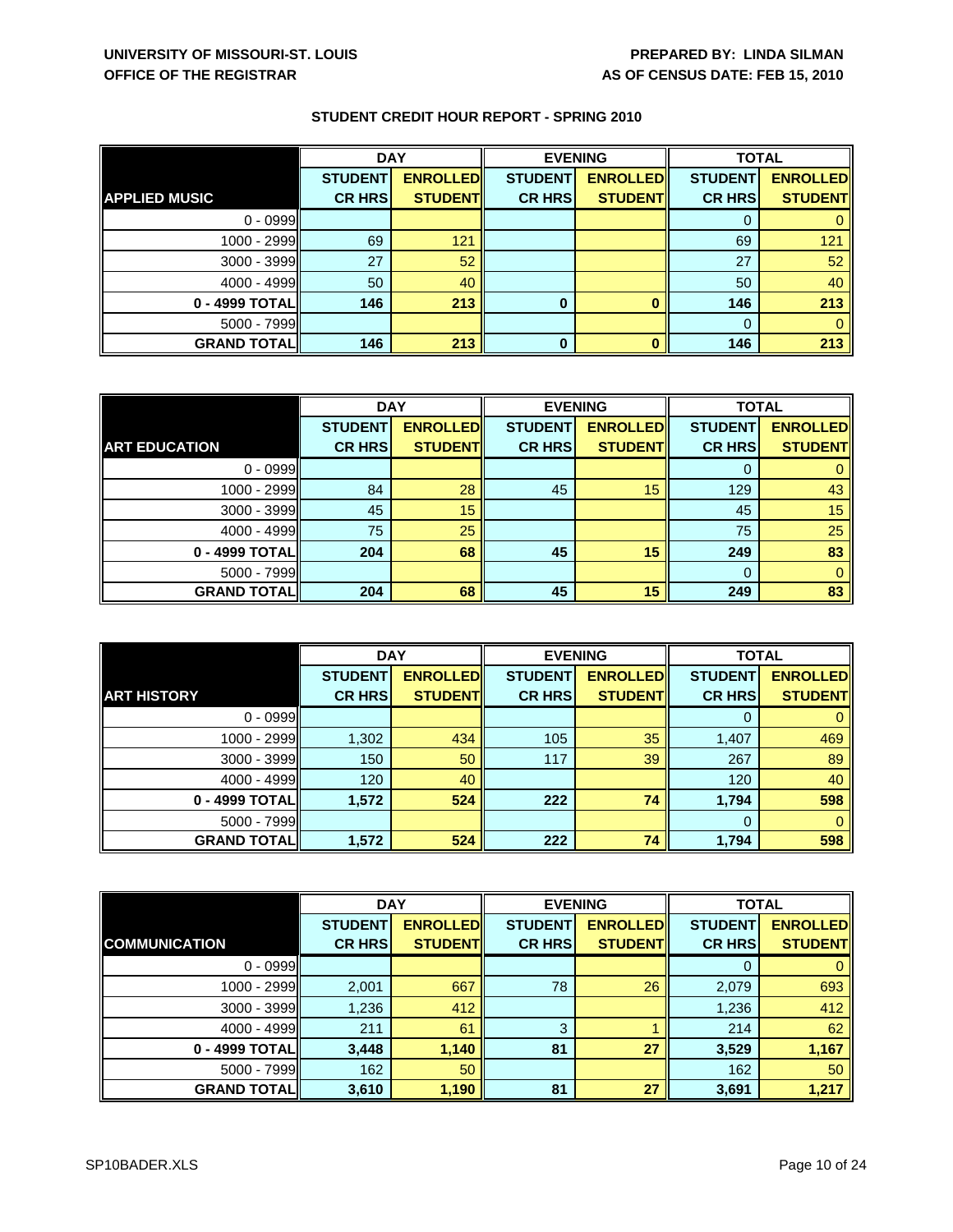|                    | <b>DAY</b>     |                 | <b>EVENING</b> |                 | <b>TOTAL</b>   |                 |
|--------------------|----------------|-----------------|----------------|-----------------|----------------|-----------------|
| <b>ENSEMBLE</b>    | <b>STUDENT</b> | <b>ENROLLED</b> | <b>STUDENT</b> | <b>ENROLLED</b> | <b>STUDENT</b> | <b>ENROLLED</b> |
| <b>PERFORMANCE</b> | <b>CR HRS</b>  | <b>STUDENT</b>  | <b>CR HRS</b>  | <b>STUDENTI</b> | <b>CR HRS</b>  | <b>STUDENT</b>  |
| $0 - 0999$         |                |                 |                |                 |                |                 |
| 1000 - 2999        | 261            | 261             |                |                 | 268            | 268             |
| $3000 - 3999$      |                |                 |                |                 |                |                 |
| 4000 - 4999        | 6              |                 |                |                 | 6              |                 |
| 0 - 4999 TOTAL     | 267            | 267             |                |                 | 274            | 274             |
| $5000 - 7999$      |                |                 |                |                 |                |                 |
| <b>GRAND TOTAL</b> | 268            | 268             |                |                 | 275            | 275             |

|                      | <b>DAY</b>     |                 | <b>EVENING</b> |                 | <b>TOTAL</b>   |                 |
|----------------------|----------------|-----------------|----------------|-----------------|----------------|-----------------|
|                      | <b>STUDENT</b> | <b>ENROLLED</b> | <b>STUDENT</b> | <b>ENROLLED</b> | <b>STUDENT</b> | <b>ENROLLED</b> |
| <b>MEDIA STUDIES</b> | <b>CR HRS</b>  | <b>STUDENT</b>  | <b>CR HRS</b>  | <b>STUDENT</b>  | <b>CR HRS</b>  | <b>STUDENT</b>  |
| $0 - 0999$           |                |                 |                |                 |                |                 |
| 1000 - 2999          | 1,446          | 482             |                |                 | 1,446          | 482             |
| $3000 - 3999$        | 301            | 95              |                |                 | 301            | 95              |
| $4000 - 4999$        |                |                 |                |                 | $\Omega$       | 0               |
| 0 - 4999 TOTAL       | 1,747          | 577             | 0              |                 | 1,747          | 577             |
| $5000 - 7999$        |                |                 |                |                 | 0              |                 |
| <b>GRAND TOTALII</b> | 1,747          | 577             | $\bf{0}$       | n               | 1,747          | 577             |

|                        | <b>DAY</b>     |                 | <b>EVENING</b> |                 | <b>TOTAL</b>   |                 |
|------------------------|----------------|-----------------|----------------|-----------------|----------------|-----------------|
|                        | <b>STUDENT</b> | <b>ENROLLED</b> | <b>STUDENT</b> | <b>ENROLLED</b> | <b>STUDENT</b> | <b>ENROLLED</b> |
| <b>MUSIC EDUCATION</b> | <b>CR HRS</b>  | <b>STUDENT</b>  | <b>CR HRS</b>  | <b>STUDENT</b>  | <b>CR HRS</b>  | <b>STUDENT</b>  |
| $0 - 0999$             |                |                 |                |                 | 0              |                 |
| 1000 - 2999            |                |                 |                |                 | $\Omega$       |                 |
| 3000 - 3999            | 173            | 66              | 66             | 22              | 239            | 88              |
| $4000 - 4999$          |                |                 |                |                 | 0              |                 |
| 0 - 4999 TOTAL         | 173            | 66              | 66             | 22              | 239            | 88              |
| 5000 - 7999            | 105            | 35              |                |                 | 105            | 35              |
| <b>GRAND TOTAL</b>     | 278            | 101             | 66             | 22              | 344            | 123             |

|                      | <b>DAY</b>     |                 | <b>EVENING</b> |                 | <b>TOTAL</b>   |                 |
|----------------------|----------------|-----------------|----------------|-----------------|----------------|-----------------|
|                      | <b>STUDENT</b> | <b>ENROLLED</b> | <b>STUDENT</b> | <b>ENROLLED</b> | <b>STUDENT</b> | <b>ENROLLED</b> |
| <b>MUSIC HISTORY</b> | <b>CR HRS</b>  | <b>STUDENT</b>  | <b>CR HRS</b>  | <b>STUDENT</b>  | <b>CR HRS</b>  | <b>STUDENT</b>  |
| $0 - 0999$           |                |                 |                |                 | 0              |                 |
| $1000 - 2999$        | 906            | 302             |                |                 | 906            | 302             |
| 3000 - 3999          |                |                 |                |                 | 0              |                 |
| 4000 - 4999          | 36             | 12              |                |                 | 36             | 12              |
| 0 - 4999 TOTAL       | 942            | 314             | 0              |                 | 942            | 314             |
| 5000 - 7999          |                |                 |                |                 | $\Omega$       |                 |
| <b>GRAND TOTAL</b>   | 942            | 314             | $\bf{0}$       |                 | 942            | 314             |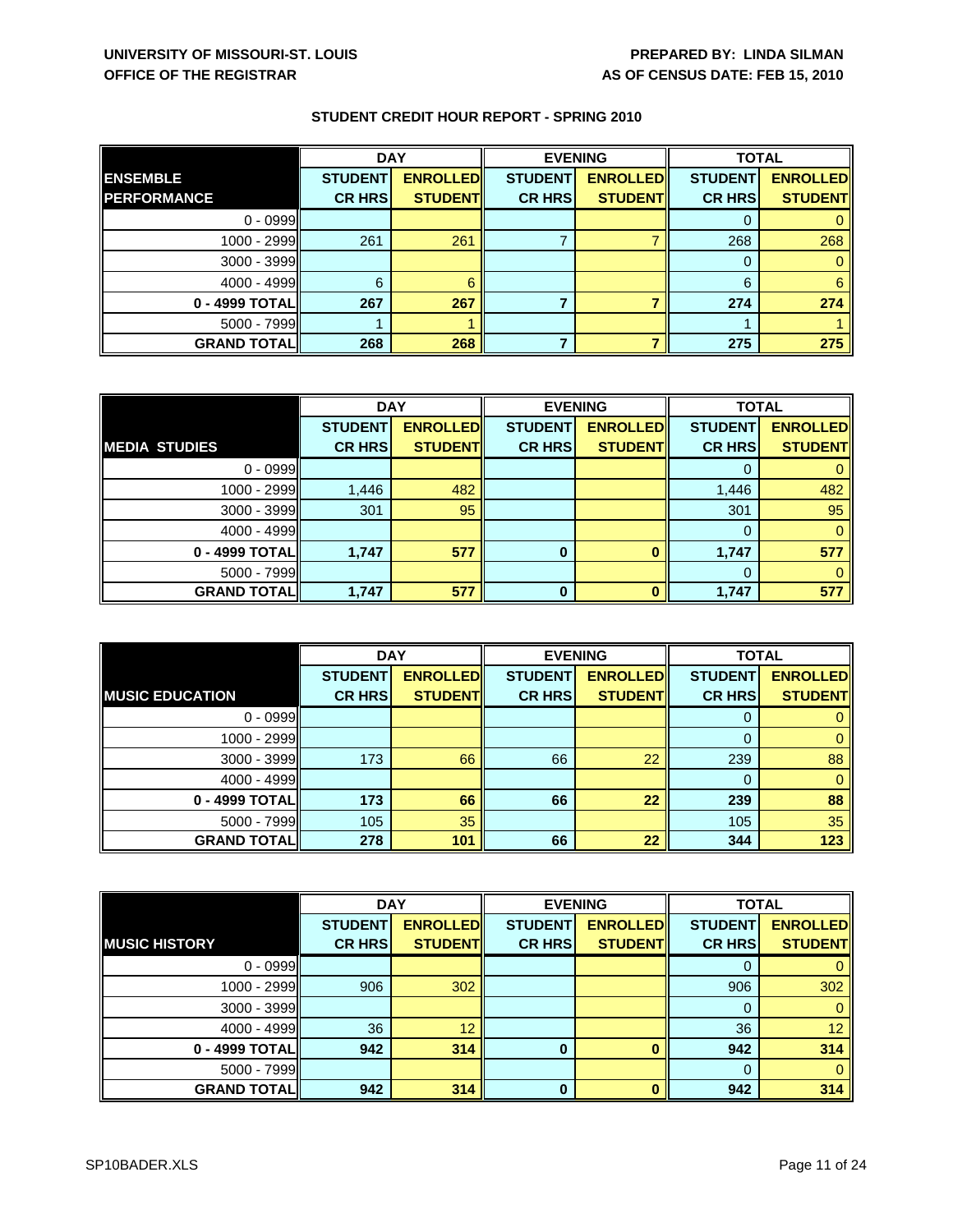|                    | <b>DAY</b>     |                 | <b>EVENING</b> |                 | <b>TOTAL</b>   |                 |
|--------------------|----------------|-----------------|----------------|-----------------|----------------|-----------------|
|                    | <b>STUDENT</b> | <b>ENROLLED</b> | <b>STUDENT</b> | <b>ENROLLED</b> | <b>STUDENT</b> | <b>ENROLLED</b> |
| <b>PEDAGOGY</b>    | <b>CR HRS</b>  | <b>STUDENT</b>  | <b>CR HRS</b>  | <b>STUDENTI</b> | <b>CR HRS</b>  | <b>STUDENT</b>  |
| $0 - 0999$         |                |                 |                |                 | O              |                 |
| 1000 - 2999        | 42             | 21              |                |                 | 42             | 21              |
| $3000 - 3999$      |                |                 |                |                 | 0              |                 |
| $4000 - 4999$      |                |                 |                |                 | $\Omega$       |                 |
| 0 - 4999 TOTAL     | 42             | 21              |                |                 | 42             | 21              |
| $5000 - 7999$      |                |                 |                |                 | 0              |                 |
| <b>GRAND TOTAL</b> | 42             | 21              | 0              |                 | 42             | 21              |

|                    | <b>DAY</b>     |                 | <b>EVENING</b> |                 | <b>TOTAL</b>   |                 |
|--------------------|----------------|-----------------|----------------|-----------------|----------------|-----------------|
|                    | <b>STUDENT</b> | <b>ENROLLED</b> | <b>STUDENT</b> | <b>ENROLLED</b> | <b>STUDENT</b> | <b>ENROLLED</b> |
| <b>PRACTICUM</b>   | <b>CR HRS</b>  | <b>STUDENT</b>  | <b>CR HRS</b>  | <b>STUDENT</b>  | <b>CR HRS</b>  | <b>STUDENT</b>  |
| $0 - 0999$         |                |                 |                |                 |                |                 |
| $1000 - 2999$      | 116            | 89              |                |                 | 116            | 89              |
| $3000 - 3999$      | 10             | 8               |                |                 | 10             | 8               |
| $4000 - 4999$      | 3              |                 |                |                 | 3              |                 |
| 0 - 4999 TOTAL     | 129            | 98              | 0              |                 | 129            | 98              |
| $5000 - 7999$      |                |                 |                |                 | 0              |                 |
| <b>GRAND TOTAL</b> | 129            | 98              | 0              |                 | 129            | 98              |

|                    | <b>DAY</b>     |                 | <b>EVENING</b> |                 | <b>TOTAL</b>   |                 |
|--------------------|----------------|-----------------|----------------|-----------------|----------------|-----------------|
|                    | <b>STUDENT</b> | <b>ENROLLED</b> | <b>STUDENT</b> | <b>ENROLLED</b> | <b>STUDENT</b> | <b>ENROLLED</b> |
| <b>STUDIO ART</b>  | <b>CR HRS</b>  | <b>STUDENT</b>  | <b>CR HRS</b>  | <b>STUDENT</b>  | <b>CR HRS</b>  | <b>STUDENT</b>  |
| $0 - 0999$         |                |                 |                |                 | 0              |                 |
| 1000 - 2999        | 1,299          | 432             | 159            | 53              | 1,458          | 485             |
| 3000 - 3999        | 424            | 144             |                |                 | 424            | 144             |
| 4000 - 4999        | 117            | 39              |                |                 | 117            | 39              |
| 0 - 4999 TOTAL     | 1,840          | 615             | 159            | 53              | 1,999          | 668             |
| $5000 - 7999$      |                |                 |                |                 | 0              |                 |
| <b>GRAND TOTAL</b> | 1,840          | 615             | 159            | 53              | 1,999          | 668             |

|                    | <b>DAY</b>     |                 | <b>EVENING</b> |                 | <b>TOTAL</b>   |                 |
|--------------------|----------------|-----------------|----------------|-----------------|----------------|-----------------|
|                    | <b>STUDENT</b> | <b>ENROLLED</b> | <b>STUDENT</b> | <b>ENROLLED</b> | <b>STUDENT</b> | <b>ENROLLED</b> |
| <b>THEATRE</b>     | <b>CR HRS</b>  | <b>STUDENT</b>  | <b>CR HRS</b>  | <b>STUDENT</b>  | <b>CR HRS</b>  | <b>STUDENT</b>  |
| $0 - 0999$         |                |                 |                |                 | 0              |                 |
| $1000 - 2999$      |                |                 |                |                 | 0              |                 |
| $3000 - 3999$      |                |                 |                |                 | 0              |                 |
| $4000 - 4999$      |                |                 |                |                 | 0              |                 |
| 0 - 4999 TOTAL     |                |                 |                |                 | 0              |                 |
| 5000 - 7999        |                |                 |                |                 | $\Omega$       |                 |
| <b>GRAND TOTAL</b> |                |                 | 0              |                 | 0              |                 |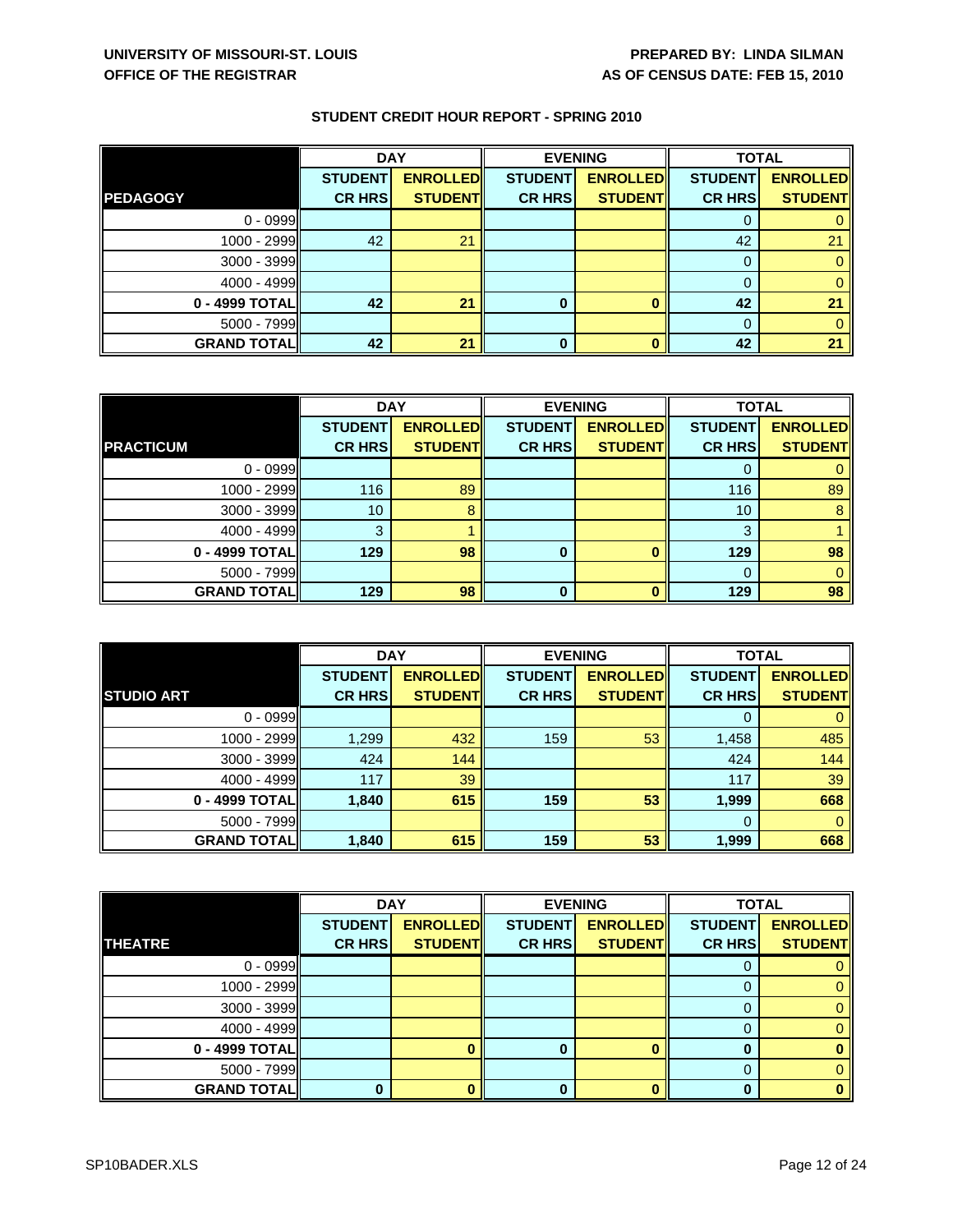|                          | <b>DAY</b>     |                 | <b>EVENING</b> |                 | <b>TOTAL</b>   |                 |
|--------------------------|----------------|-----------------|----------------|-----------------|----------------|-----------------|
|                          | <b>STUDENT</b> | <b>ENROLLED</b> | <b>STUDENT</b> | <b>ENROLLED</b> | <b>STUDENT</b> | <b>ENROLLED</b> |
| <b>THEATRE AND DANCE</b> | <b>CR HRS</b>  | <b>STUDENT</b>  | <b>CR HRS</b>  | <b>STUDENT</b>  | <b>CR HRS</b>  | <b>STUDENT</b>  |
| $0 - 0999$               |                |                 |                |                 | 0              |                 |
| 1000 - 2999              | 755            | 269             | 93             | 31              | 848            | 300             |
| $3000 - 3999$            | 166            | 57              |                |                 | 166            | 57              |
| 4000 - 4999              | 42             | 15              |                |                 | 42             | 15              |
| 0 - 4999 TOTAL           | 963            | 341             | 93             | 31              | 1,056          | 372             |
| $5000 - 7999$            |                |                 |                |                 | 0              |                 |
| <b>GRAND TOTALI</b>      | 963            | 341             | 93             | 31              | 1,056          | 372             |

|                                 | <b>DAY</b>     |                 | <b>EVENING</b> |                 | <b>TOTAL</b>   |                 |
|---------------------------------|----------------|-----------------|----------------|-----------------|----------------|-----------------|
|                                 | <b>STUDENT</b> | <b>ENROLLED</b> | <b>STUDENT</b> | <b>ENROLLED</b> | <b>STUDENT</b> | <b>ENROLLED</b> |
| <b>THEORY &amp; COMPOSITION</b> | <b>CR HRS</b>  | <b>STUDENT</b>  | <b>CR HRS</b>  | <b>STUDENT</b>  | <b>CR HRS</b>  | <b>STUDENT</b>  |
| $0 - 0999$                      |                |                 |                |                 |                |                 |
| 1000 - 2999                     | 167            | 85              |                |                 | 167            | 85              |
| 3000 - 3999                     | 92             | 36              |                |                 | 92             | 36              |
| $4000 - 4999$                   | 4              |                 |                |                 | 4              |                 |
| 0 - 4999 TOTAL                  | 263            | 122             | 0              |                 | 263            | 122             |
| $5000 - 7999$                   |                |                 |                |                 | 0              |                 |
| <b>GRAND TOTAL</b>              | 263            | 122             | 0              |                 | 263            | 122             |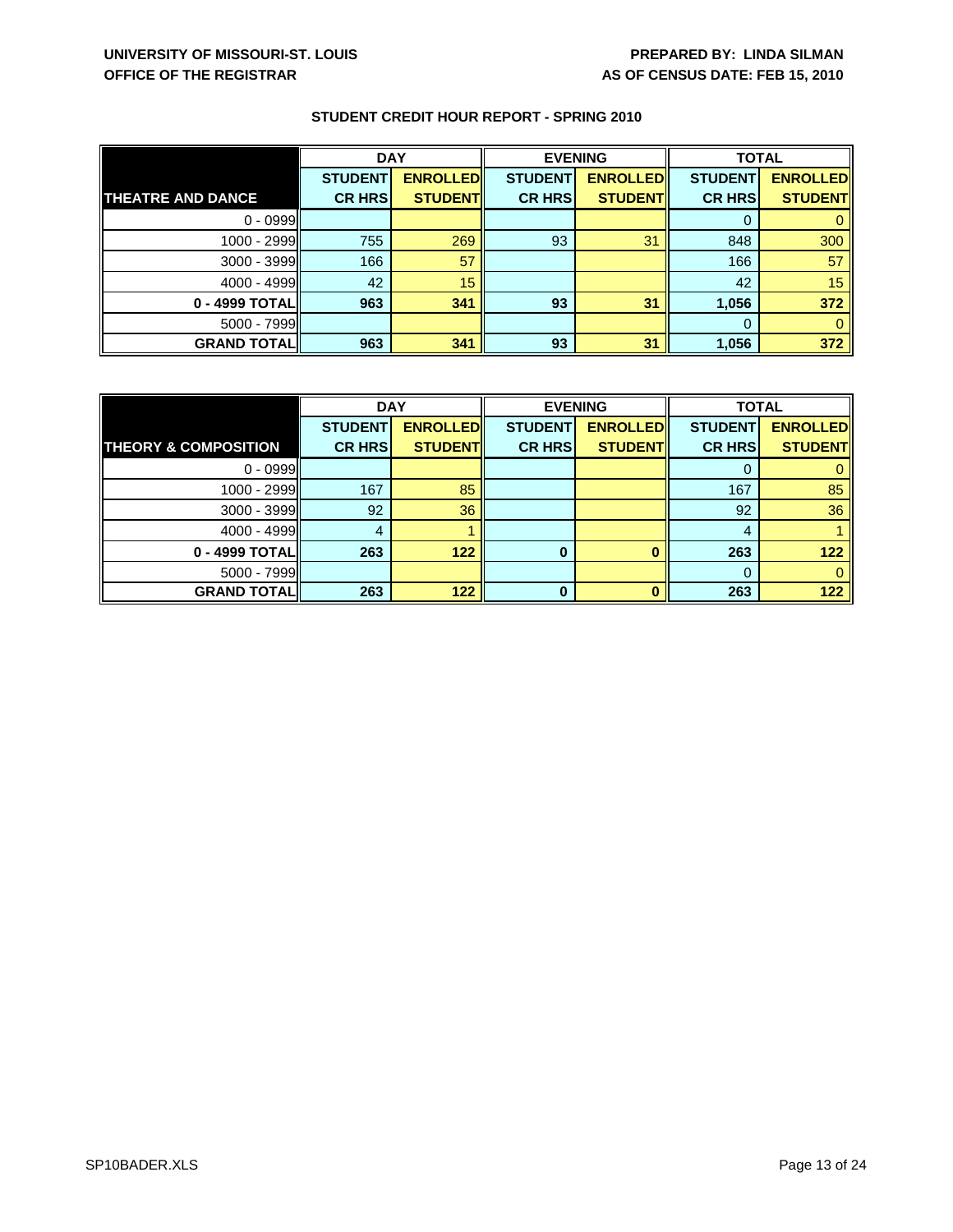|                    | <b>DAY</b>     |                 | <b>EVENING</b> |                 | <b>TOTAL</b>   |                 |
|--------------------|----------------|-----------------|----------------|-----------------|----------------|-----------------|
|                    | <b>STUDENT</b> | <b>ENROLLED</b> | <b>STUDENT</b> | <b>ENROLLED</b> | <b>STUDENT</b> | <b>ENROLLED</b> |
| <b>ACCOUNTING</b>  | <b>CR HRS</b>  | <b>STUDENT</b>  | <b>CR HRS</b>  | <b>STUDENT</b>  | <b>CR HRS</b>  | <b>STUDENT</b>  |
| $0 - 0999$         |                |                 |                |                 |                |                 |
| 1000 - 2999        | 1,020          | 340             | 255            | 85              | 1,275          | 425             |
| 3000 - 3999        | 938            | 322             | 627            | 209             | 1,565          | 531             |
| $4000 - 4999$      | 96             | 32              | 252            | 84              | 348            | 116             |
| 0 - 4999 TOTAL     | 2,054          | 694             | 1,134          | 378             | 3,188          | 1,072           |
| 5000 - 7999        | 598            | 200             |                |                 | 598            | 200             |
| <b>GRAND TOTAL</b> | 2,652          | 894             | 1,134          | 378             | 3,786          | 1,272           |

|                       | <b>DAY</b>     |                 | <b>EVENING</b> |                 | <b>TOTAL</b>   |                 |
|-----------------------|----------------|-----------------|----------------|-----------------|----------------|-----------------|
| <b>BUSINESS</b>       | <b>STUDENT</b> | <b>ENROLLED</b> | <b>STUDENT</b> | <b>ENROLLED</b> | <b>STUDENT</b> | <b>ENROLLED</b> |
| <b>ADMINISTRATION</b> | <b>CR HRS</b>  | <b>STUDENT</b>  | <b>CR HRS</b>  | <b>STUDENT</b>  | <b>CR HRS</b>  | <b>STUDENT</b>  |
| $0 - 0999$            |                |                 |                |                 | 0              |                 |
| $1000 - 2999$         | 720            | 240             | 273            | 91              | 993            | 331             |
| $3000 - 3999$         | 3              |                 | 162            | 54              | 165            | 55              |
| $4000 - 4999$         |                |                 |                |                 | $\Omega$       |                 |
| 0 - 4999 TOTAL        | 723            | 241             | 435            | 145             | 1,158          | 386             |
| $5000 - 7999$         | 590            | 200             |                |                 | 590            | 200             |
| <b>GRAND TOTALI</b>   | 1,313          | 441             | 435            | 145             | 1,748          | 586             |

|                    | <b>DAY</b>     |                 | <b>EVENING</b> |                 | <b>TOTAL</b>   |                 |
|--------------------|----------------|-----------------|----------------|-----------------|----------------|-----------------|
|                    | <b>STUDENT</b> | <b>ENROLLED</b> | <b>STUDENT</b> | <b>ENROLLED</b> | <b>STUDENT</b> | <b>ENROLLED</b> |
| <b>FINANCE</b>     | <b>CR HRS</b>  | <b>STUDENT</b>  | <b>CR HRS</b>  | <b>STUDENT</b>  | <b>CR HRS</b>  | <b>STUDENT</b>  |
| $0 - 0999$         |                |                 |                |                 |                |                 |
| 1000 - 2999        | 36             | 12              |                |                 | 36             | 12              |
| 3000 - 3999        | 1,510          | 508             | 602            | 206             | 2,112          | 714             |
| $4000 - 4999$      |                |                 |                |                 | 0              |                 |
| 0 - 4999 TOTAL     | 1,546          | 520             | 602            | 206             | 2,148          | 726             |
| $5000 - 7999$      | 459            | 153             |                |                 | 459            | 153             |
| <b>GRAND TOTAL</b> | 2,005          | 673             | 602            | 206             | 2,607          | 879             |

|                     | <b>DAY</b>     |                 | <b>EVENING</b> |                 | <b>TOTAL</b>   |                 |
|---------------------|----------------|-----------------|----------------|-----------------|----------------|-----------------|
| <b>INFORMATION</b>  | <b>STUDENT</b> | <b>ENROLLED</b> | <b>STUDENT</b> | <b>ENROLLED</b> | <b>STUDENT</b> | <b>ENROLLED</b> |
| <b>SYSTEMS</b>      | <b>CR HRS</b>  | <b>STUDENT</b>  | <b>CR HRS</b>  | <b>STUDENT</b>  | <b>CR HRS</b>  | <b>STUDENTI</b> |
| $0 - 0999$          |                |                 |                |                 | 0              |                 |
| $1000 - 2999$       | 1,398          | 466             | 429            | 143             | 1,827          | 609             |
| 3000 - 3999         | 192            | 64              | 303            | 101             | 495            | 165             |
| $4000 - 4999$       |                |                 | 51             | 17              | 51             | 17              |
| 0 - 4999 TOTAL      | 1,590          | 530             | 783            | 261             | 2,373          | 791             |
| $5000 - 7999$       | 504            | 168             |                |                 | 504            | 168             |
| <b>GRAND TOTALI</b> | 2,094          | 698             | 783            | 261             | 2,877          | 959             |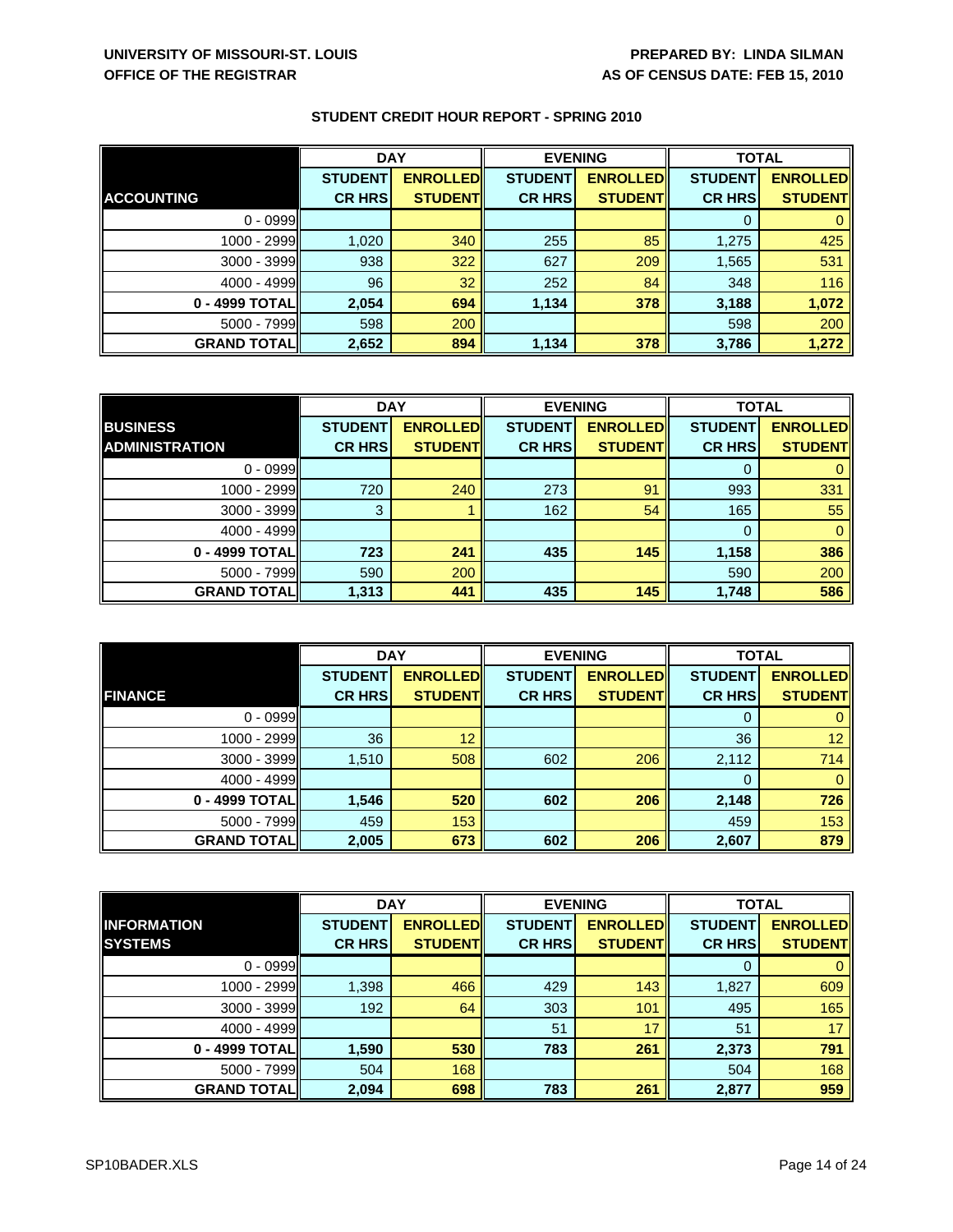| <b>LOGISTICS &amp;</b> | <b>DAY</b>     |                 | <b>EVENING</b> |                  | <b>TOTAL</b>   |                 |
|------------------------|----------------|-----------------|----------------|------------------|----------------|-----------------|
| <b>OPERATIONS</b>      | <b>STUDENT</b> | <b>ENROLLED</b> | <b>STUDENT</b> | <b>ENROLLEDI</b> | <b>STUDENT</b> | <b>ENROLLED</b> |
| <b>MANAGEMENT</b>      | <b>CR HRS</b>  | <b>STUDENT</b>  | <b>CR HRS</b>  | <b>STUDENT</b>   | <b>CR HRS</b>  | <b>STUDENT</b>  |
| $0 - 0999$             |                |                 |                |                  | 0              |                 |
| 1000 - 2999            |                |                 |                |                  | 0              |                 |
| 3000 - 3999            | 1,212          | 404             | 345            | 115              | 1,557          | 519             |
| $4000 - 4999$          | 21             |                 | 72             | 24               | 93             | 31              |
| 0 - 4999 TOTAL         | 1,233          | 411             | 417            | 139              | 1,650          | 550             |
| $5000 - 7999$          | 537            | 179             |                |                  | 537            | 179             |
| <b>GRAND TOTAL</b>     | 1,770          | 590             | 417            | 139              | 2,187          | 729             |

|                     | <b>DAY</b>     |                 | <b>EVENING</b> |                 | <b>TOTAL</b>   |                 |
|---------------------|----------------|-----------------|----------------|-----------------|----------------|-----------------|
|                     | <b>STUDENT</b> | <b>ENROLLED</b> | <b>STUDENT</b> | <b>ENROLLED</b> | <b>STUDENT</b> | <b>ENROLLED</b> |
| <b>MANAGEMENT</b>   | <b>CR HRS</b>  | <b>STUDENT</b>  | <b>CR HRS</b>  | <b>STUDENT</b>  | <b>CR HRS</b>  | <b>STUDENT</b>  |
| $0 - 0999$          |                |                 |                |                 | 0              |                 |
| 1000 - 2999         |                |                 |                |                 | 0              |                 |
| $3000 - 3999$       | 1,865          | 623             | 324            | 108             | 2,189          | 731             |
| $4000 - 4999$       | 600            | 406             | 201            | 111             | 801            | 517             |
| 0 - 4999 TOTAL      | 2,465          | 1,029           | 525            | 219             | 2,990          | 1,248           |
| $5000 - 7999$       | 261            | 87              |                |                 | 261            | 87              |
| <b>GRAND TOTALI</b> | 2,726          | 1,116           | 525            | 219             | 3,251          | 1,335           |

|                            | <b>DAY</b>     |                 | <b>EVENING</b> |                 | <b>TOTAL</b>   |                 |
|----------------------------|----------------|-----------------|----------------|-----------------|----------------|-----------------|
| <b>MANAGEMENT</b>          | <b>STUDENT</b> | <b>ENROLLED</b> | <b>STUDENT</b> | <b>ENROLLED</b> | <b>STUDENT</b> | <b>ENROLLED</b> |
| <b>INFORMATION SYSTEMS</b> | <b>CR HRS</b>  | <b>STUDENT</b>  | <b>CR HRS</b>  | <b>STUDENT</b>  | <b>CR HRS</b>  | <b>STUDENT</b>  |
| $0 - 0999$                 |                |                 |                |                 |                |                 |
| 1000 - 2999                |                |                 |                |                 |                |                 |
| 3000 - 3999                |                |                 |                |                 | 0              |                 |
| $4000 - 4999$              |                |                 |                |                 |                |                 |
| 0 - 4999 TOTAL             |                |                 |                |                 | Ω              |                 |
| 5000 - 7999                |                |                 |                |                 |                |                 |
| <b>GRAND TOTAL</b>         |                |                 |                |                 | Λ              |                 |

|                    | <b>DAY</b>     |                 | <b>EVENING</b> |                 | <b>TOTAL</b>   |                 |
|--------------------|----------------|-----------------|----------------|-----------------|----------------|-----------------|
|                    | <b>STUDENT</b> | <b>ENROLLED</b> | <b>STUDENT</b> | <b>ENROLLED</b> | <b>STUDENT</b> | <b>ENROLLED</b> |
| <b>MARKETING</b>   | <b>CR HRS</b>  | <b>STUDENT</b>  | <b>CR HRS</b>  | <b>STUDENT</b>  | <b>CR HRS</b>  | <b>STUDENT</b>  |
| $0 - 0999$         |                |                 |                |                 | 0              |                 |
| 1000 - 2999        |                |                 |                |                 | 0              |                 |
| 3000 - 3999        | 1,728          | 580             | 291            | 97              | 2,019          | 677             |
| 4000 - 4999        | 117            | 39              | 45             | 15              | 162            | 54              |
| 0 - 4999 TOTAL     | 1,845          | 619             | 336            | 112             | 2,181          | 731             |
| 5000 - 7999        | 306            | 102             |                |                 | 306            | 102             |
| <b>GRAND TOTAL</b> | 2,151          | 721             | 336            | 112             | 2,487          | 833             |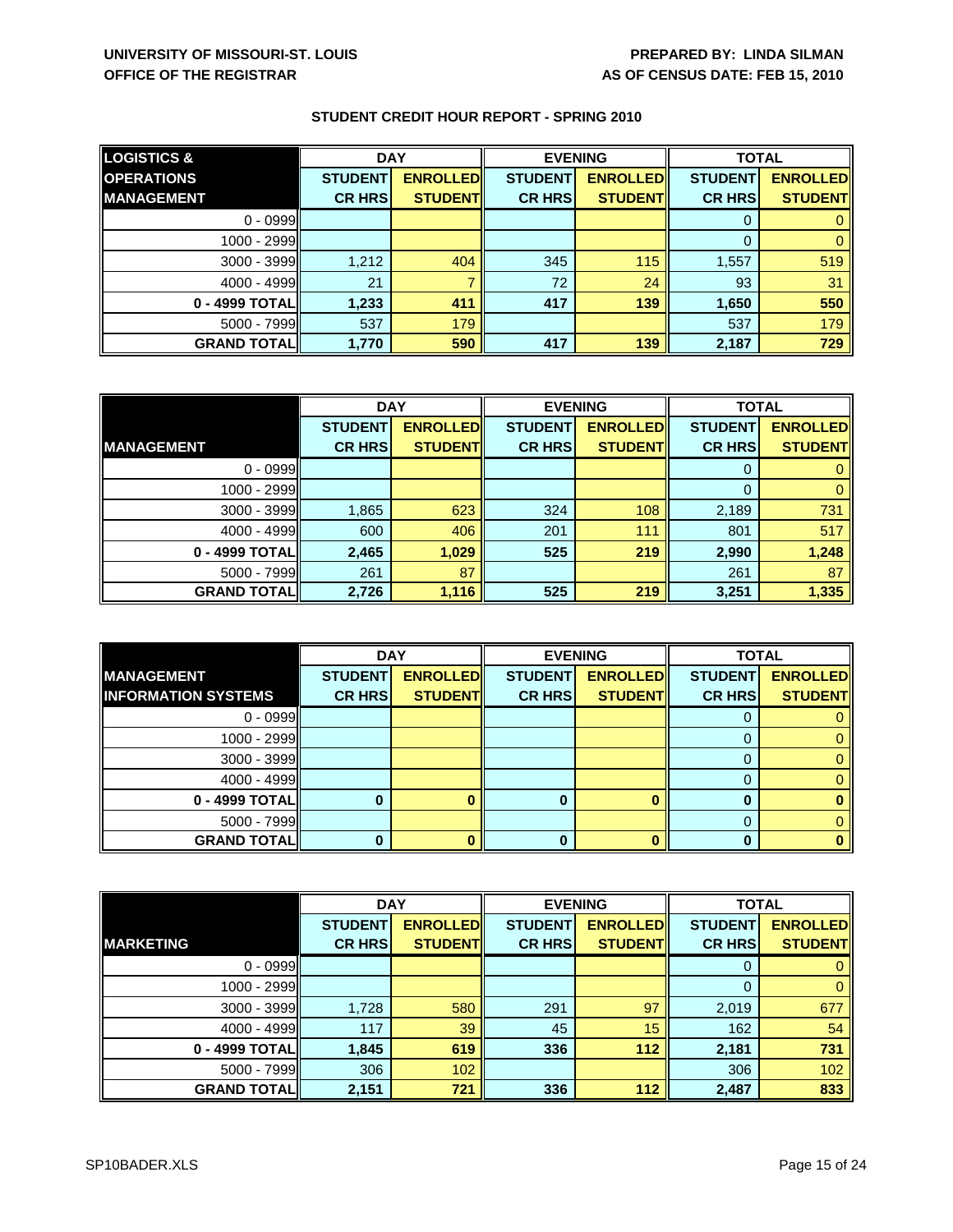|                    | <b>DAY</b>     |                 | <b>EVENING</b> |                 | <b>TOTAL</b>   |                 |
|--------------------|----------------|-----------------|----------------|-----------------|----------------|-----------------|
| <b>ADULT</b>       | <b>STUDENT</b> | <b>ENROLLED</b> | <b>STUDENT</b> | <b>ENROLLED</b> | <b>STUDENT</b> | <b>ENROLLED</b> |
| <b>EDUCATION</b>   | <b>CR HRS</b>  | <b>STUDENT</b>  | <b>CR HRS</b>  | <b>STUDENTI</b> | <b>CR HRS</b>  | <b>STUDENT</b>  |
| $0 - 0999$         |                |                 |                |                 |                |                 |
| 1000 - 2999        |                |                 |                |                 |                |                 |
| $3000 - 3999$      |                |                 |                |                 |                |                 |
| $4000 - 4999$      |                |                 |                |                 |                |                 |
| 0 - 4999 TOTAL     |                |                 |                |                 |                |                 |
| $5000 - 7999$      | 93             | 31              |                |                 | 93             | 31              |
| <b>GRAND TOTAL</b> | 93             | 31              |                |                 | 93             | 31              |

|                     | <b>DAY</b>     |                 | <b>EVENING</b> |                 | <b>TOTAL</b>   |                 |
|---------------------|----------------|-----------------|----------------|-----------------|----------------|-----------------|
| <b>COUNSELOR</b>    | <b>STUDENT</b> | <b>ENROLLED</b> | <b>STUDENT</b> | <b>ENROLLED</b> | <b>STUDENT</b> | <b>ENROLLED</b> |
| <b>EDUCATION</b>    | <b>CR HRS</b>  | <b>STUDENT</b>  | <b>CR HRS</b>  | <b>STUDENT</b>  | <b>CR HRS</b>  | <b>STUDENT</b>  |
| $0 - 0999$          |                |                 |                |                 |                |                 |
| $1000 - 2999$       |                |                 |                |                 | $\Omega$       |                 |
| 3000 - 3999         |                |                 |                |                 | 0              |                 |
| 4000 - 4999         |                |                 |                |                 | $\Omega$       |                 |
| 0 - 4999 TOTAL      |                |                 | 0              |                 |                |                 |
| $5000 - 7999$       | 1,126          | 376             |                |                 | 1,126          | 376             |
| <b>GRAND TOTALI</b> | 1,126          | 376             | O              |                 | 1,126          | 376             |

|                        | <b>DAY</b>     |                 | <b>EVENING</b> |                 | <b>TOTAL</b>   |                 |
|------------------------|----------------|-----------------|----------------|-----------------|----------------|-----------------|
| <b>EARLY CHILDHOOD</b> | <b>STUDENT</b> | <b>ENROLLED</b> | <b>STUDENT</b> | <b>ENROLLED</b> | <b>STUDENT</b> | <b>ENROLLED</b> |
| <b>EDUCATION</b>       | <b>CR HRS</b>  | <b>STUDENT</b>  | <b>CR HRS</b>  | <b>STUDENT</b>  | <b>CR HRS</b>  | <b>STUDENT</b>  |
| $0 - 0999$             |                |                 |                |                 | 0              |                 |
| 1000 - 2999            |                |                 |                |                 | 0              |                 |
| 3000 - 3999            | 70             | 47              | 33             | 11              | 103            | 58              |
| $4000 - 4999$          | 255            | 57              | 36             | 12              | 291            | 69              |
| 0 - 4999 TOTAL         | 325            | 104             | 69             | 23              | 394            | 127             |
| $5000 - 7999$          |                |                 |                |                 | 0              |                 |
| <b>GRAND TOTAL</b>     | 325            | 104             | 69             | 23              | 394            | 127             |

|                    | <b>DAY</b>     |                 | <b>EVENING</b> |                 | <b>TOTAL</b>   |                 |
|--------------------|----------------|-----------------|----------------|-----------------|----------------|-----------------|
|                    | <b>STUDENT</b> | <b>ENROLLED</b> | <b>STUDENT</b> | <b>ENROLLED</b> | <b>STUDENT</b> | <b>ENROLLED</b> |
| <b>EDUCATION</b>   | <b>CR HRS</b>  | <b>STUDENT</b>  | <b>CR HRS</b>  | <b>STUDENT</b>  | <b>CR HRS</b>  | <b>STUDENT</b>  |
| $0 - 0999$         |                |                 |                |                 | 0              |                 |
| $1000 - 2999$      | 25             |                 |                |                 | 25             |                 |
| 3000 - 3999        |                |                 |                |                 | 0              |                 |
| $4000 - 4999$      |                |                 |                |                 | 0              |                 |
| 0 - 4999 TOTAL     | 25             |                 |                |                 | 25             |                 |
| 5000 - 7999        | 495            | 178             |                |                 | 495            | 178             |
| <b>GRAND TOTAL</b> | 520            | 185             | $\bf{0}$       |                 | 520            | 185             |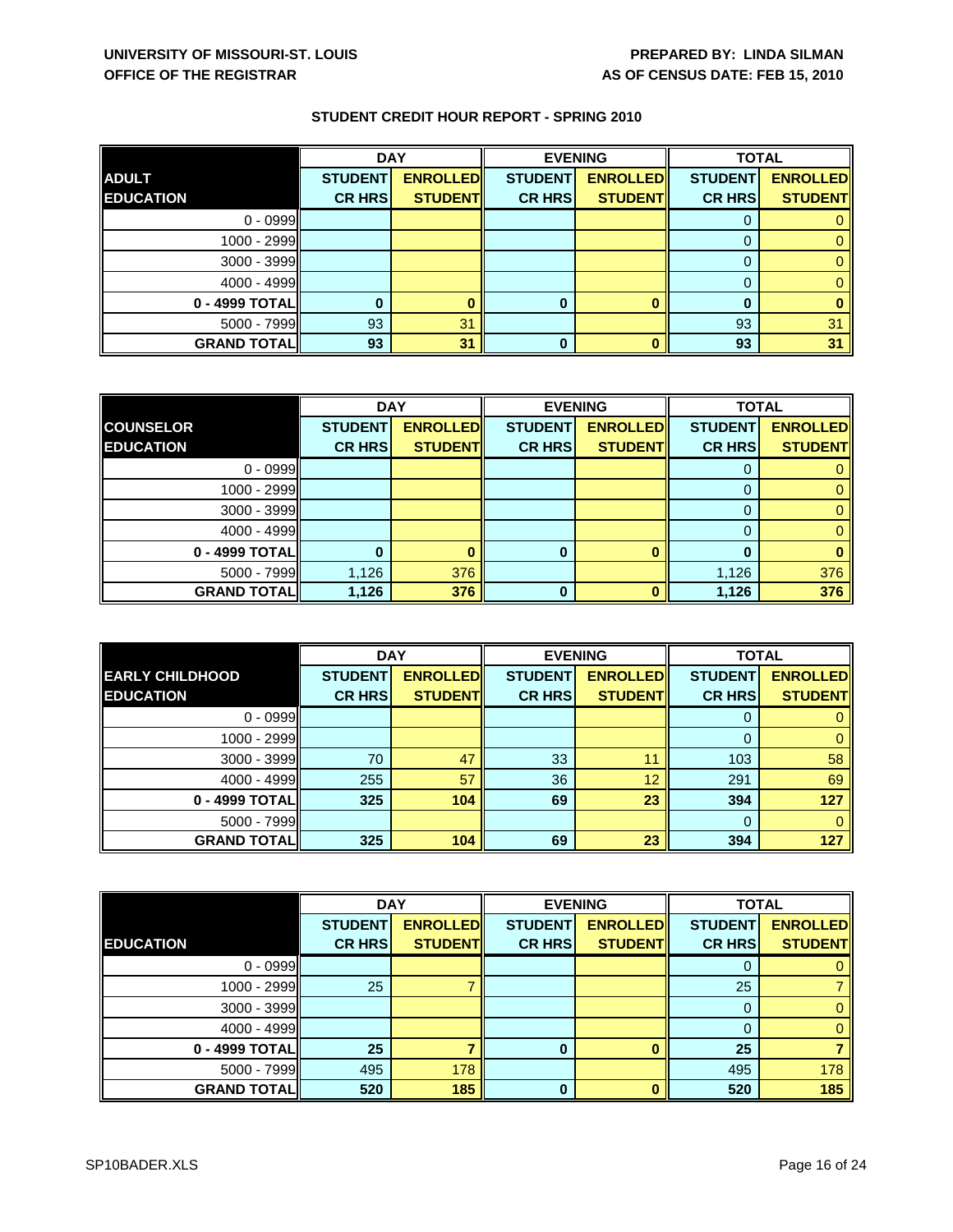|                       | <b>DAY</b>     |                 | <b>EVENING</b> |                 | <b>TOTAL</b>   |                 |
|-----------------------|----------------|-----------------|----------------|-----------------|----------------|-----------------|
| <b>EDUCATIONAL</b>    | <b>STUDENT</b> | <b>ENROLLED</b> | <b>STUDENT</b> | <b>ENROLLED</b> | <b>STUDENT</b> | <b>ENROLLED</b> |
| <b>ADMINISTRATION</b> | <b>CR HRS</b>  | <b>STUDENTI</b> | <b>CR HRS</b>  | <b>STUDENT</b>  | <b>CR HRS</b>  | <b>STUDENT</b>  |
| $0 - 0999$            |                |                 |                |                 | 0              |                 |
| 1000 - 2999           |                |                 |                |                 |                |                 |
| $3000 - 3999$         |                |                 |                |                 | 0              |                 |
| $4000 - 4999$         |                |                 |                |                 | 0              |                 |
| 0 - 4999 TOTAL        |                |                 |                |                 |                |                 |
| 5000 - 7999           | 581            | 194             |                |                 | 581            | 194             |
| <b>GRAND TOTAL</b>    | 581            | 194             |                |                 | 581            | 194             |

|                    | <b>DAY</b><br><b>EVENING</b> |                 | <b>TOTAL</b>   |                 |                |                 |
|--------------------|------------------------------|-----------------|----------------|-----------------|----------------|-----------------|
| <b>EDUCATIONAL</b> | <b>STUDENT</b>               | <b>ENROLLED</b> | <b>STUDENT</b> | <b>ENROLLED</b> | <b>STUDENT</b> | <b>ENROLLED</b> |
| <b>FOUNDATIONS</b> | <b>CR HRS</b>                | <b>STUDENTI</b> | <b>CR HRS</b>  | <b>STUDENT</b>  | <b>CR HRS</b>  | <b>STUDENT</b>  |
| $0 - 0999$         |                              |                 |                |                 |                |                 |
| $1000 - 2999$      |                              |                 |                |                 |                |                 |
| 3000 - 3999        |                              |                 |                |                 |                |                 |
| 4000 - 4999        |                              |                 |                |                 |                |                 |
| 0 - 4999 TOTAL     |                              |                 |                |                 |                |                 |
| $5000 - 7999$      |                              |                 |                |                 |                |                 |
| <b>GRAND TOTAL</b> |                              |                 |                |                 |                |                 |

|                    | <b>DAY</b>     |                 | <b>EVENING</b> |                 | <b>TOTAL</b>   |                 |
|--------------------|----------------|-----------------|----------------|-----------------|----------------|-----------------|
| <b>EDUCATIONAL</b> | <b>STUDENT</b> | <b>ENROLLED</b> | <b>STUDENT</b> | <b>ENROLLED</b> | <b>STUDENT</b> | <b>ENROLLED</b> |
| <b>PSYCHOLOGY</b>  | <b>CR HRS</b>  | <b>STUDENT</b>  | <b>CR HRS</b>  | <b>STUDENT</b>  | <b>CR HRS</b>  | <b>STUDENT</b>  |
| $0 - 0999$         |                |                 |                |                 |                |                 |
| 1000 - 2999        | 9              |                 | 9              |                 | 18             | 6               |
| 3000 - 3999        | 27             |                 | 6              |                 | 33             |                 |
| 4000 - 4999        |                |                 |                |                 | 0              |                 |
| 0 - 4999 TOTAL     | 36             | 12              | 15             |                 | 51             | 17              |
| 5000 - 7999        | 459            | 142             |                |                 | 459            | 142             |
| <b>GRAND TOTAL</b> | 495            | 154             | 15             | г,              | 510            | 159             |

|                    | <b>DAY</b>     |                 | <b>EVENING</b> |                 | <b>TOTAL</b>   |                 |
|--------------------|----------------|-----------------|----------------|-----------------|----------------|-----------------|
| <b>EDUCATIONAL</b> | <b>STUDENT</b> | <b>ENROLLED</b> | <b>STUDENT</b> | <b>ENROLLED</b> | <b>STUDENT</b> | <b>ENROLLED</b> |
| <b>RESEARCH</b>    | <b>CR HRS</b>  | <b>STUDENT</b>  | <b>CR HRS</b>  | <b>STUDENT</b>  | <b>CR HRS</b>  | <b>STUDENT</b>  |
| $0 - 0999$         |                |                 |                |                 | 0              |                 |
| $1000 - 2999$      |                |                 |                |                 | 0              |                 |
| $3000 - 3999$      | 63             | 21              |                |                 | 63             | 21              |
| $4000 - 4999$      |                |                 |                |                 | 0              |                 |
| 0 - 4999 TOTAL     | 63             | 21              | 0              |                 | 63             | 21              |
| $5000 - 7999$      | 657            | 219             |                |                 | 657            | 219             |
| <b>GRAND TOTAL</b> | 720            | 240             | $\bf{0}$       |                 | 720            | 240             |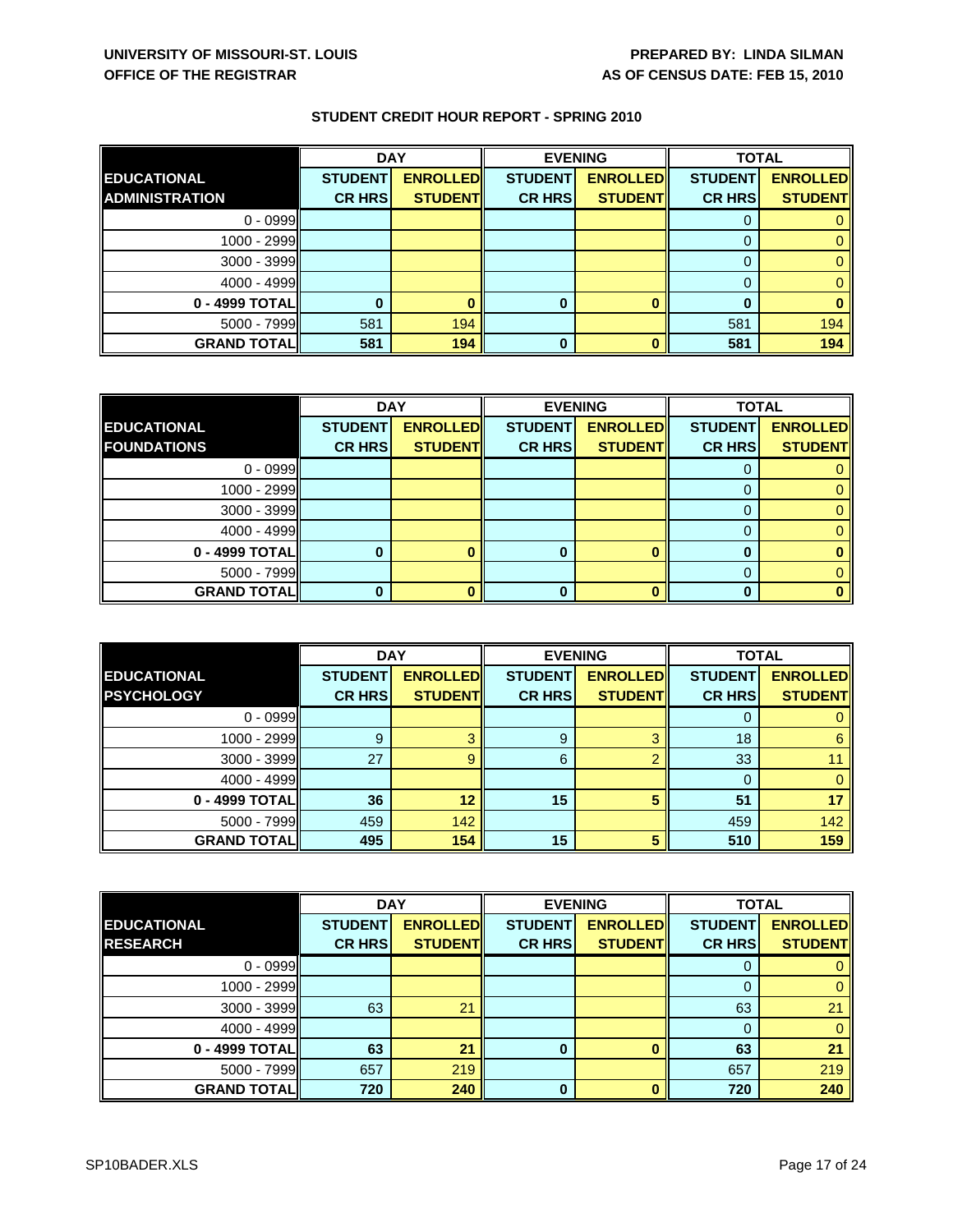|                    | <b>DAY</b>     |                 | <b>EVENING</b> |                 | <b>TOTAL</b>   |                 |
|--------------------|----------------|-----------------|----------------|-----------------|----------------|-----------------|
| <b>EDUCATIONAL</b> | <b>STUDENT</b> | <b>ENROLLED</b> | <b>STUDENT</b> | <b>ENROLLED</b> | <b>STUDENT</b> | <b>ENROLLED</b> |
| <b>TECHNOLOGY</b>  | <b>CR HRS</b>  | <b>STUDENT</b>  | <b>CR HRS</b>  | <b>STUDENTI</b> | <b>CR HRS</b>  | <b>STUDENT</b>  |
| $0 - 0999$         |                |                 |                |                 | U              |                 |
| $1000 - 2999$      |                |                 |                |                 |                |                 |
| $3000 - 3999$      |                |                 |                |                 | 0              |                 |
| $4000 - 4999$      |                |                 |                |                 | 0              |                 |
| 0 - 4999 TOTAL     |                |                 |                |                 |                |                 |
| $5000 - 7999$      | 86             | 30              |                |                 | 86             | 30              |
| <b>GRAND TOTAL</b> | 86             | 30              | 0              |                 | 86             | 30              |

|                    | <b>DAY</b>     |                 | <b>EVENING</b> |                 | <b>TOTAL</b>   |                 |
|--------------------|----------------|-----------------|----------------|-----------------|----------------|-----------------|
| <b>ELEMENTARY</b>  | <b>STUDENT</b> | <b>ENROLLED</b> | <b>STUDENT</b> | <b>ENROLLED</b> | <b>STUDENT</b> | <b>ENROLLED</b> |
| <b>EDUCATION</b>   | <b>CR HRS</b>  | <b>STUDENT</b>  | <b>CR HRS</b>  | <b>STUDENT</b>  | <b>CR HRS</b>  | <b>STUDENT</b>  |
| $0 - 0999$         |                |                 |                |                 | 0              |                 |
| $1000 - 2999$      | 18             | 6               | 15             | 5               | 33             |                 |
| $3000 - 3999$      | 324            | 108             | 48             | 16              | 372            | 124             |
| $4000 - 4999$      | 1,383          | 319             | 150            | 50              | 1,533          | 369             |
| 0 - 4999 TOTAL     | 1,725          | 433             | 213            | 71              | 1,938          | 504             |
| $5000 - 7999$      | 228            | 76              |                |                 | 228            | 76              |
| <b>GRAND TOTAL</b> | 1,953          | 509             | 213            | 71              | 2,166          | 580             |

|                         | <b>DAY</b>     |                 |                | <b>EVENING</b>  | <b>TOTAL</b>   |                 |
|-------------------------|----------------|-----------------|----------------|-----------------|----------------|-----------------|
|                         | <b>STUDENT</b> | <b>ENROLLED</b> | <b>STUDENT</b> | <b>ENROLLED</b> | <b>STUDENT</b> | <b>ENROLLED</b> |
| <b>HIGHER EDUCATION</b> | <b>CR HRS</b>  | <b>STUDENT</b>  | <b>CR HRS</b>  | <b>STUDENT</b>  | <b>CR HRS</b>  | <b>STUDENT</b>  |
| $0 - 0999$              |                |                 |                |                 | 0              |                 |
| $1000 - 2999$           |                |                 |                |                 | 0              |                 |
| 3000 - 3999             |                |                 |                |                 | 0              |                 |
| 4000 - 4999             |                |                 |                |                 |                |                 |
| 0 - 4999 TOTAL          |                |                 |                |                 | O              |                 |
| 5000 - 7999             | 264            | 88              |                |                 | 264            | 88              |
| <b>GRAND TOTAL</b>      | 264            | 88              |                |                 | 264            | 88              |

|                         | <b>DAY</b>     |                 | <b>EVENING</b> |                 |                | <b>TOTAL</b>    |  |
|-------------------------|----------------|-----------------|----------------|-----------------|----------------|-----------------|--|
|                         | <b>STUDENT</b> | <b>ENROLLED</b> | <b>STUDENT</b> | <b>ENROLLED</b> | <b>STUDENT</b> | <b>ENROLLED</b> |  |
| <b>MIDDLE EDUCATION</b> | <b>CR HRS</b>  | <b>STUDENT</b>  | <b>CR HRS</b>  | <b>STUDENT</b>  | <b>CR HRS</b>  | <b>STUDENTI</b> |  |
| $0 - 0999$              |                |                 |                |                 | 0              |                 |  |
| $1000 - 2999$           |                |                 |                |                 | 0              |                 |  |
| 3000 - 3999             |                |                 |                |                 | $\Omega$       |                 |  |
| 4000 - 4999             | 105            | 35              | 102            | 34              | 207            | 69              |  |
| 0 - 4999 TOTAL          | 105            | 35              | 102            | 34              | 207            | 69              |  |
| $5000 - 7999$           |                |                 |                |                 | $\Omega$       |                 |  |
| <b>GRAND TOTAL</b>      | 105            | 35              | 102            | 34              | 207            | 69              |  |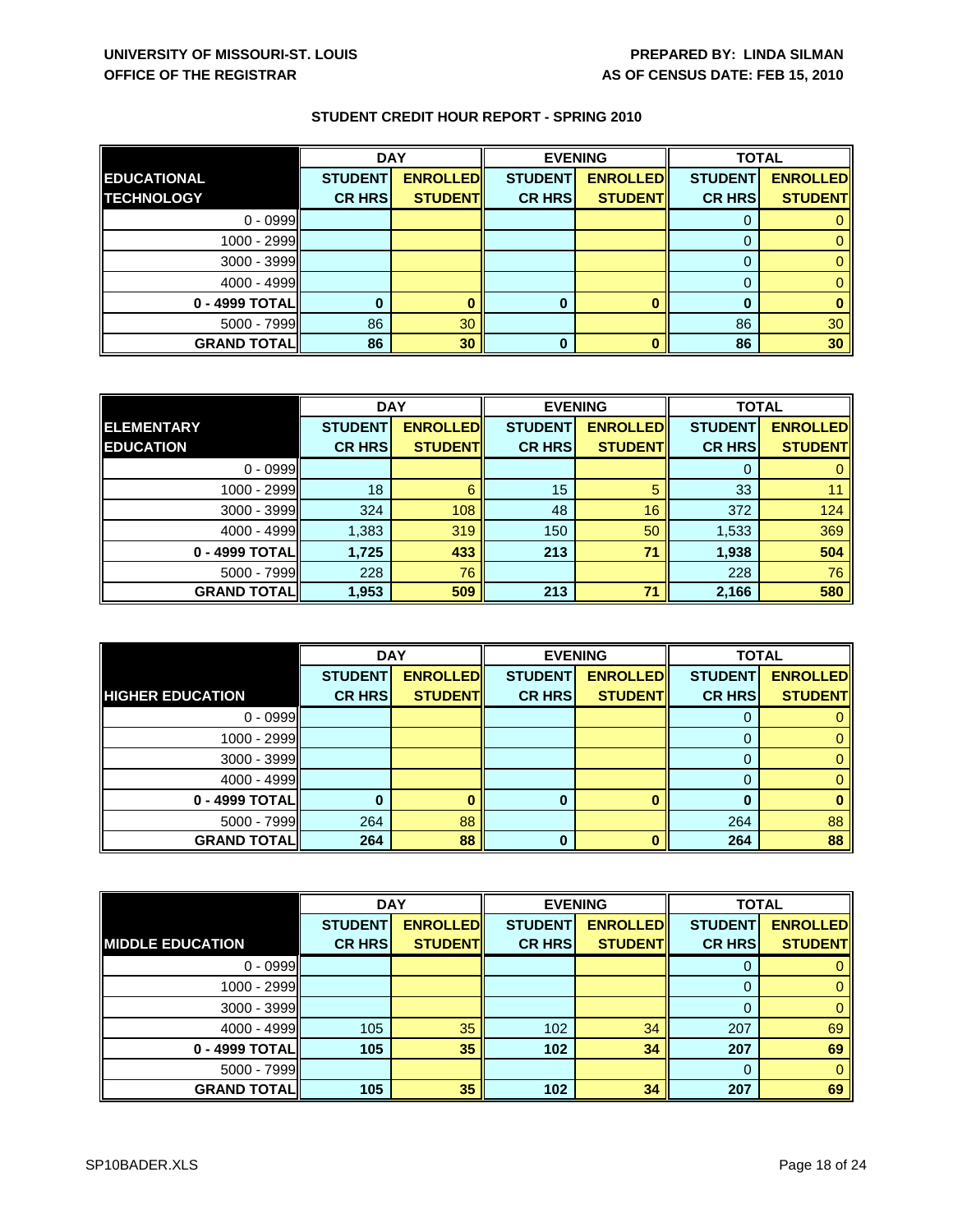|                    | <b>DAY</b>     |                 | <b>EVENING</b> |                 | <b>TOTAL</b>   |                 |
|--------------------|----------------|-----------------|----------------|-----------------|----------------|-----------------|
| <b>PHYSICAL</b>    | <b>STUDENT</b> | <b>ENROLLED</b> | <b>STUDENT</b> | <b>ENROLLED</b> | <b>STUDENT</b> | <b>ENROLLED</b> |
| <b>EDUCATION</b>   | <b>CR HRS</b>  | <b>STUDENT</b>  | <b>CR HRS</b>  | <b>STUDENTI</b> | <b>CR HRS</b>  | <b>STUDENT</b>  |
| $0 - 0999$         |                |                 |                |                 |                |                 |
| 1000 - 2999        | 134            | 74              |                |                 | 134            | 74              |
| 3000 - 3999        | 1,173          | 448             | 117            | 39              | 1,290          | 487             |
| $4000 - 4999$      | 216            | 36              |                |                 | 216            | 36              |
| 0 - 4999 TOTAL     | 1,523          | 558             | 117            | 39              | 1,640          | 597             |
| $5000 - 7999$      | 30             | 9               |                |                 | 30             |                 |
| <b>GRAND TOTAL</b> | 1,553          | 567             | 117            | 39              | 1,670          | 606             |

|                     | <b>DAY</b>     |                 | <b>EVENING</b> |                 | <b>TOTAL</b>   |                 |
|---------------------|----------------|-----------------|----------------|-----------------|----------------|-----------------|
| <b>SECONDARY</b>    | <b>STUDENT</b> | <b>ENROLLED</b> | <b>STUDENT</b> | <b>ENROLLED</b> | <b>STUDENT</b> | <b>ENROLLED</b> |
| <b>EDUCATION</b>    | <b>CR HRS</b>  | <b>STUDENT</b>  | <b>CR HRS</b>  | <b>STUDENTI</b> | <b>CR HRS</b>  | <b>STUDENT</b>  |
| $0 - 0999$          |                |                 |                |                 | 0              |                 |
| $1000 - 2999$       |                |                 |                |                 | $\Omega$       |                 |
| $3000 - 3999$       | 12             |                 |                |                 | 12             |                 |
| $4000 - 4999$       | 1,057          | 161             |                |                 | 1,057          | 161             |
| 0 - 4999 TOTAL      | 1,069          | 165             | $\bf{0}$       |                 | 1,069          | 165             |
| 5000 - 7999         | 200            | 78              |                |                 | 200            | 78              |
| <b>GRAND TOTALI</b> | 1,269          | 243             | $\bf{0}$       | n               | 1,269          | 243             |

|                    | <b>DAY</b>     |                 | <b>EVENING</b> |                 | <b>TOTAL</b>   |                 |
|--------------------|----------------|-----------------|----------------|-----------------|----------------|-----------------|
| <b>SPECIAL</b>     | <b>STUDENT</b> | <b>ENROLLED</b> | <b>STUDENT</b> | <b>ENROLLED</b> | <b>STUDENT</b> | <b>ENROLLED</b> |
| <b>EDUCATION</b>   | <b>CR HRS</b>  | <b>STUDENT</b>  | <b>CR HRS</b>  | <b>STUDENT</b>  | <b>CR HRS</b>  | <b>STUDENT</b>  |
| $0 - 0999$         |                |                 |                |                 |                |                 |
| 1000 - 2999        |                |                 |                |                 |                |                 |
| 3000 - 3999        | 24             |                 |                |                 | 24             |                 |
| 4000 - 4999        | 120            | 36              |                |                 | 120            | 36              |
| 0 - 4999 TOTAL     | 144            | 44              |                |                 | 144            | 44              |
| 5000 - 7999        | 309            | 103             |                |                 | 309            | 103             |
| <b>GRAND TOTAL</b> | 453            | 147             |                |                 | 453            | 147             |

|                    | <b>DAY</b>     |                  | <b>EVENING</b> |                 | <b>TOTAL</b>   |                 |
|--------------------|----------------|------------------|----------------|-----------------|----------------|-----------------|
| <b>TEACHER</b>     | <b>STUDENT</b> | <b>ENROLLEDI</b> | <b>STUDENT</b> | <b>ENROLLED</b> | <b>STUDENT</b> | <b>ENROLLED</b> |
| <b>EDUCATION</b>   | <b>CR HRS</b>  | <b>STUDENT</b>   | <b>CR HRS</b>  | <b>STUDENT</b>  | <b>CR HRS</b>  | <b>STUDENT</b>  |
| $0 - 0999$         |                |                  |                |                 | 0              |                 |
| $1000 - 2999$      | 939            | 313              | 207            | 69              | 1,146          | 382             |
| $3000 - 3999$      | 1,233          | 415              | 225            | 75              | 1,458          | 490             |
| 4000 - 4999        | 96             | 32               | 81             | 27              | 177            | 59              |
| 0 - 4999 TOTALI    | 2,268          | 760              | 513            | 171             | 2,781          | 931             |
| $5000 - 7999$      | 987            | 308              |                |                 | 987            | 308             |
| <b>GRAND TOTAL</b> | 3,255          | 1,068            | 513            | 171             | 3,768          | 1,239           |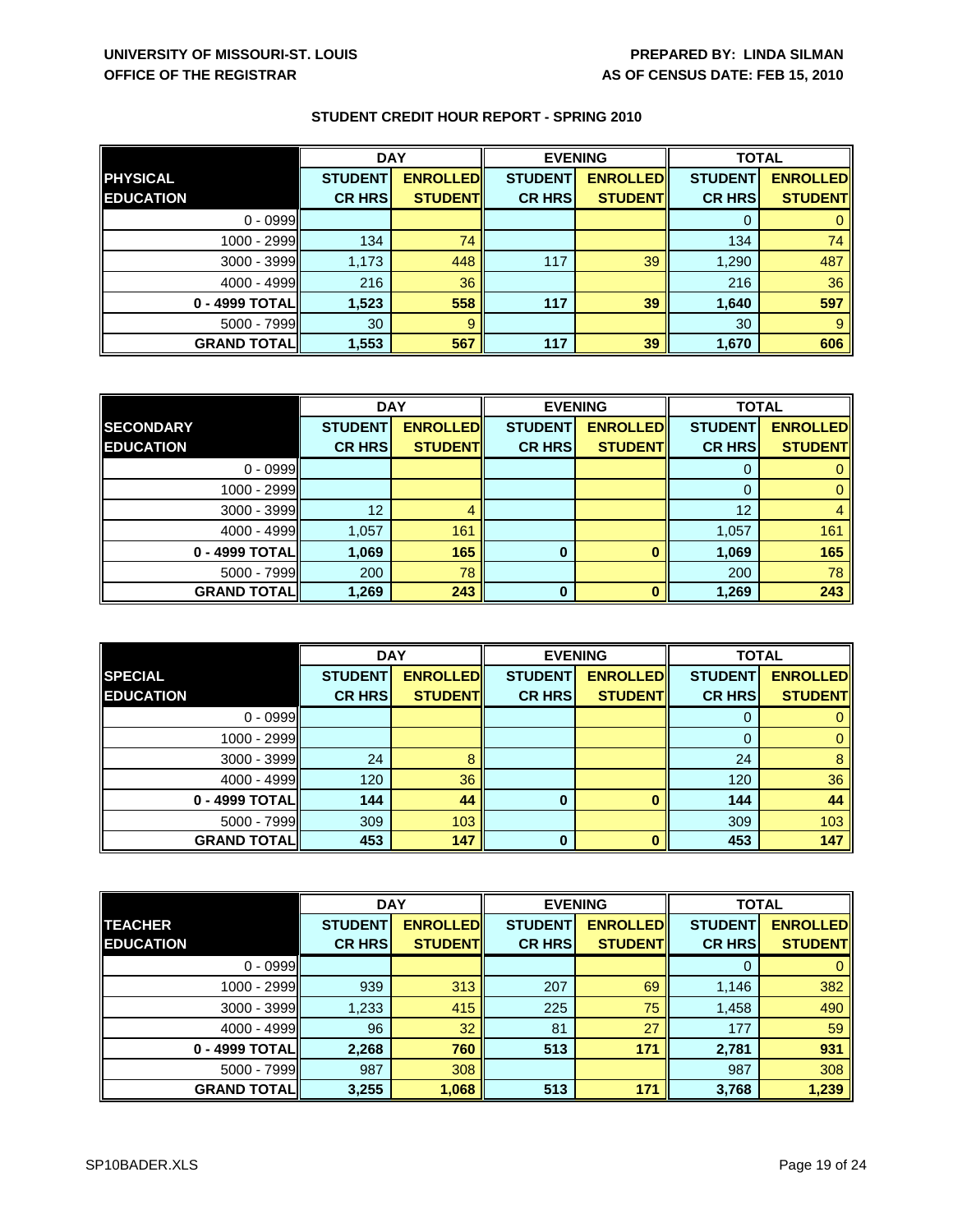|                           | <b>DAY</b>     |                 | <b>EVENING</b> |                 | <b>TOTAL</b>   |                 |
|---------------------------|----------------|-----------------|----------------|-----------------|----------------|-----------------|
| <b>TOTAL COLLEGE OF</b>   | <b>STUDENT</b> | <b>ENROLLED</b> | <b>STUDENT</b> | <b>ENROLLED</b> | <b>STUDENT</b> | <b>ENROLLED</b> |
| <b>ARTS &amp; SCIENCE</b> | <b>CR HRS</b>  | <b>STUDENT</b>  | <b>CR HRS</b>  | <b>STUDENT</b>  | <b>CR HRS</b>  | <b>STUDENT</b>  |
| $0 - 0999$                | 183            | 122             | 66             | 22              | 249            | 144             |
| $1000 - 2999$             | 32,258         | 11,773          | 5,526          | 2,027           | 37,784         | 13,800          |
| $3000 - 3999$             | 7,655          | 2,598           | 1,330          | 445             | 8,985          | 3,043           |
| $4000 - 4999$             | 4,527          | 1,642           | 1,699          | 568             | 6,226          | 2,210           |
| 0 - 4999 TOTAL            | 44,623         | 16,135          | 8,621          | 3,062           | 53,244         | 19,197          |
| $5000 - 7999$             | 4,890          | 1,793           | 0              |                 | 4,890          | 1,793           |
| <b>GRAND TOTAL</b>        | 49,513         | 17,928          | 8,621          | 3,062           | 58,134         | 20,990          |

|                                | <b>DAY</b>     |                 | <b>EVENING</b> |                 | <b>TOTAL</b>   |                 |
|--------------------------------|----------------|-----------------|----------------|-----------------|----------------|-----------------|
| <b>TOTAL COLLEGE OF</b>        | <b>STUDENT</b> | <b>ENROLLED</b> | <b>STUDENT</b> | <b>ENROLLED</b> | <b>STUDENT</b> | <b>ENROLLED</b> |
| <b>BUSINESS ADMINISTRATION</b> | <b>CR HRS</b>  | <b>STUDENT</b>  | <b>CR HRS</b>  | <b>STUDENT</b>  | <b>CR HRS</b>  | <b>STUDENT</b>  |
| $0 - 0999$                     |                |                 |                |                 |                |                 |
| 1000 - 2999                    | 3,174          | 1,058           | 957            | 319             | 4,131          | 1,377           |
| $3000 - 3999$                  | 7,448          | 2,502           | 2,654          | 890             | 10,102         | 3,392           |
| $4000 - 4999$                  | 834            | 484             | 621            | 251             | 1,455          | 735             |
| 0 - 4999 TOTAL                 | 11,456         | 4,044           | 4,232          | 1,460           | 15,688         | 5,504           |
| 5000 - 7999                    | 3,255          | 1,089           | 0              |                 | 3,255          | 1,089           |
| <b>GRAND TOTALI</b>            | 14,711         | 5,133           | 4,232          | 1,460           | 18,943         | 6,593           |

|                         | <b>DAY</b>     |                 |                | <b>EVENING</b>  | <b>TOTAL</b>   |                 |
|-------------------------|----------------|-----------------|----------------|-----------------|----------------|-----------------|
| <b>TOTAL COLLEGE OF</b> | <b>STUDENT</b> | <b>ENROLLED</b> | <b>STUDENT</b> | <b>ENROLLED</b> | <b>STUDENT</b> | <b>ENROLLED</b> |
| <b>EDUCATION</b>        | <b>CR HRS</b>  | <b>STUDENT</b>  | <b>CR HRS</b>  | <b>STUDENT</b>  | <b>CR HRS</b>  | <b>STUDENT</b>  |
| $0 - 0999$              |                |                 |                |                 | 0              |                 |
| 1000 - 2999             | 1,125          | 403             | 231            | 77              | 1,356          | 480             |
| 3000 - 3999             | 2,926          | 1,060           | 429            | 143             | 3,355          | 1,203           |
| $4000 - 4999$           | 3,232          | 676             | 369            | 123             | 3,601          | 799             |
| 0 - 4999 TOTAL          | 7,283          | 2,139           | 1,029          | 343             | 8,312          | 2,482           |
| $5000 - 7999$           | 5,515          | 1,832           | 0              | 0               | 5,515          | 1,832           |
| <b>GRAND TOTAL</b>      | 12,798         | 3,971           | 1,029          | 343             | 13,827         | 4,314           |

|                              | <b>DAY</b>     |                 | <b>EVENING</b> |                 | <b>TOTAL</b>   |                 |
|------------------------------|----------------|-----------------|----------------|-----------------|----------------|-----------------|
| <b>TOTAL COLLEGE OF</b>      | <b>STUDENT</b> | <b>ENROLLED</b> | <b>STUDENT</b> | <b>ENROLLED</b> | <b>STUDENT</b> | <b>ENROLLED</b> |
| <b>FINE ARTS &amp; COMM.</b> | <b>CR HRS</b>  | <b>STUDENTI</b> | <b>CR HRSI</b> | <b>STUDENT</b>  | <b>CR HRS</b>  | <b>STUDENTI</b> |
| $0 - 0999$                   |                |                 |                |                 | O              |                 |
| 1000 - 2999                  | 8,448          | 3,191           | 487            | 167             | 8,935          | 3,358           |
| 3000 - 3999                  | 2,624          | 935             | 183            | 61              | 2,807          | 996             |
| $4000 - 4999$                | 664            | 240             | 3              |                 | 667            | 241             |
| 0 - 4999 TOTAL               | 11,736         | 4,366           | 673            | 229             | 12,409         | 4,595           |
| $5000 - 7999$                | 268            | 86              | 0              |                 | 268            | 86              |
| <b>GRAND TOTAL</b>           | 12,004         | 4,452           | 673            | 229             | 12,677         | 4,681           |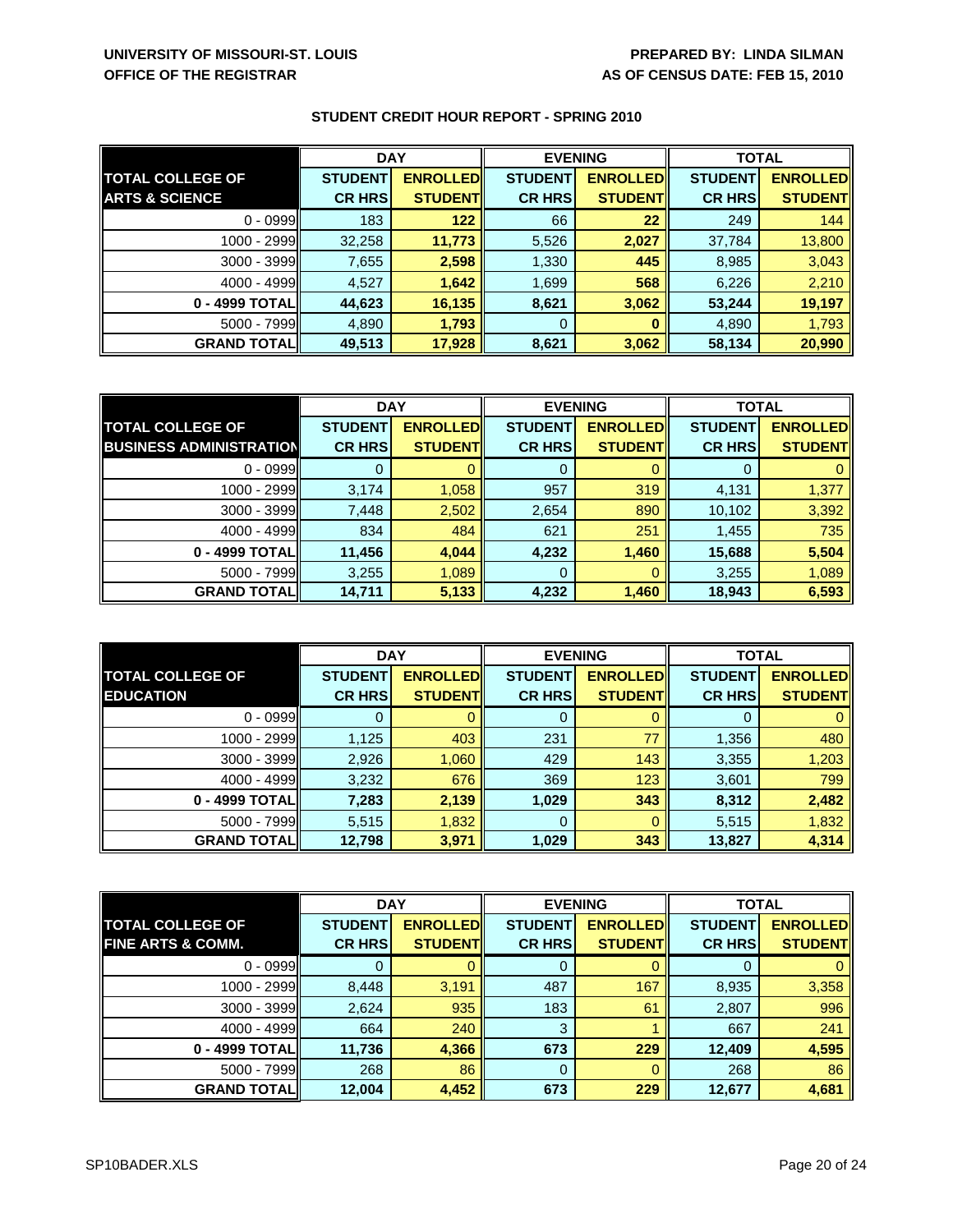|                             | <b>DAY</b>     |                 | <b>EVENING</b> |                 | <b>TOTAL</b>   |                 |
|-----------------------------|----------------|-----------------|----------------|-----------------|----------------|-----------------|
| UMSL/WU ENGINEERING         | <b>STUDENT</b> | <b>ENROLLED</b> | <b>STUDENT</b> | <b>ENROLLED</b> | <b>STUDENT</b> | <b>ENROLLED</b> |
| <b>PRE-ENGINEERING INC</b>  | <b>CR HRS</b>  | <b>STUDENT</b>  | <b>CR HRS</b>  | <b>STUDENTI</b> | <b>CR HRS</b>  | <b>STUDENT</b>  |
| 0 - 0999 Pre-Engineering    |                |                 |                |                 | 0              |                 |
| 1000 - 2999 Pre-Engineering |                |                 |                |                 | $\Omega$       |                 |
| $0 - 0999$                  |                |                 |                |                 | $\overline{0}$ |                 |
| 1000 - 2999                 | 190            | 72              | 362            | 174             | 552            | 246             |
| $3000 - 3999$               |                |                 | 727            | 261             | 727            | 261             |
| $4000 - 4999$               |                |                 | 593            | 274             | 593            | 274             |
| 0 - 4999 TOTAL              | 190            | 72              | 1,682          | 709             | 1,872          | 781             |
| $5000 - 7999$               |                |                 |                |                 | $\Omega$       |                 |
| <b>GRAND TOTAL</b>          | 190            | 72              | 1,682          | 709             | 1,872          | 781             |

|                         | <b>DAY</b>     |                 | <b>EVENING</b> |                 | <b>TOTAL</b>   |                 |
|-------------------------|----------------|-----------------|----------------|-----------------|----------------|-----------------|
| <b>TOTAL COLLEGE OF</b> | <b>STUDENT</b> | <b>ENROLLED</b> | <b>STUDENT</b> | <b>ENROLLED</b> | <b>STUDENT</b> | <b>ENROLLED</b> |
| <b>NURSING</b>          | <b>CR HRS</b>  | <b>STUDENT</b>  | <b>CR HRS</b>  | <b>STUDENT</b>  | <b>CR HRS</b>  | <b>STUDENT</b>  |
| $0 - 0999$              |                |                 |                |                 | 0              |                 |
| $1000 - 2999$           | 102            | 75              |                |                 | 102            | 75              |
| $3000 - 3999$           | 3,224          | 1,338           | 123            | 41              | 3,347          | 1,379           |
| 4000 - 4999             | 683            | 277             | 276            | 72              | 959            | 349             |
| 0 - 4999 TOTAL          | 4,009          | 1,690           | 399            | 113             | 4,408          | 1,803           |
| $5000 - 7999$           | 1,104          | 396             |                |                 | 1,104          | 396             |
| <b>GRAND TOTAL</b>      | 5,113          | 2,086           | 399            | 113             | 5,512          | 2,199           |

|                         | <b>DAY</b>     |                 | <b>EVENING</b> |                 | <b>TOTAL</b>   |                 |
|-------------------------|----------------|-----------------|----------------|-----------------|----------------|-----------------|
| <b>TOTAL COLLEGE OF</b> | <b>STUDENT</b> | <b>ENROLLED</b> | <b>STUDENT</b> | <b>ENROLLED</b> | <b>STUDENT</b> | <b>ENROLLED</b> |
| <b>OPTOMETRY</b>        | <b>CR HRS</b>  | <b>STUDENTI</b> | <b>CR HRS</b>  | <b>STUDENTI</b> | <b>CR HRS</b>  | <b>STUDENT</b>  |
| $0 - 0999$              |                |                 |                |                 |                |                 |
| $1000 - 2999$           |                |                 |                |                 |                |                 |
| $3000 - 3999$           |                |                 |                |                 |                |                 |
| 4000 - 4999             |                |                 |                |                 |                |                 |
| 0 - 4999 TOTAL          |                |                 | 0              |                 | O              |                 |
| $5000 - 7999$           | 3,525          | 1,596           |                |                 | 3,525          | 1,596           |
| <b>GRAND TOTAL</b>      | 3,525          | 1,596           | 0              |                 | 3,525          | 1,596           |

|                    | <b>DAY</b>     |                 | <b>EVENING</b> |                 | <b>TOTAL</b>   |                 |
|--------------------|----------------|-----------------|----------------|-----------------|----------------|-----------------|
| <b>TOTAL</b>       | <b>STUDENT</b> | <b>ENROLLED</b> | <b>STUDENT</b> | <b>ENROLLED</b> | <b>STUDENT</b> | <b>ENROLLED</b> |
| <b>GRADUATE</b>    | <b>CR HRS</b>  | <b>STUDENT</b>  | <b>CR HRS</b>  | <b>STUDENT</b>  | <b>CR HRS</b>  | <b>STUDENTI</b> |
| $0 - 0999$         |                |                 |                |                 | 0              |                 |
| 1000 - 2999        |                |                 |                |                 | $\Omega$       |                 |
| 3000 - 3999        |                |                 |                |                 | 0              |                 |
| 4000 - 4999        | 40             | 40              | 69             | 23              | 109            | 63              |
| 0 - 4999 TOTAL     | 40             | 40              | 69             | 23              | 109            | 63              |
| $5000 - 7999$      | 437            | 152             |                |                 | 437            | 152             |
| <b>GRAND TOTAL</b> | 477            | 192             | 69             | 23              | 546            | 215             |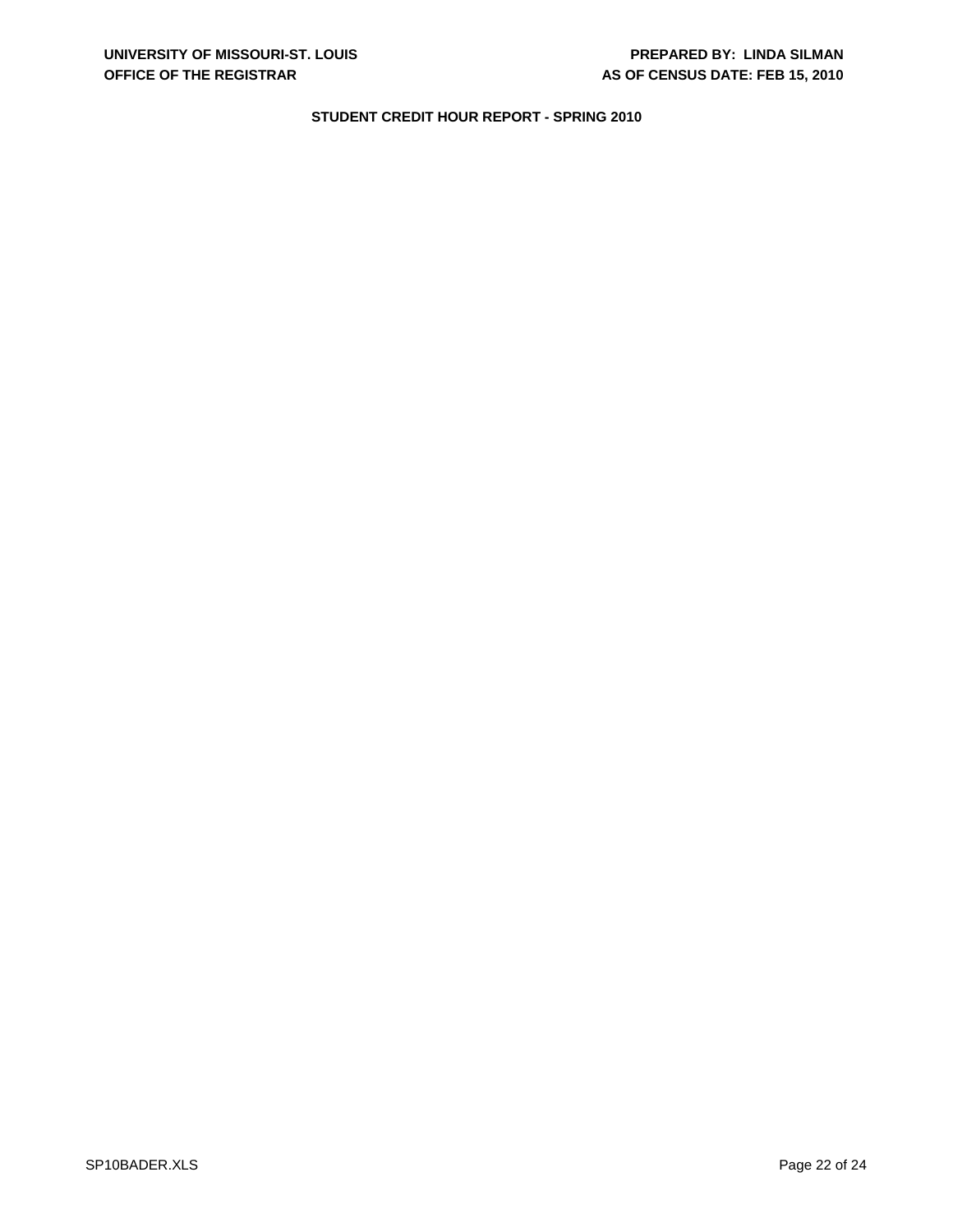|                         | <b>DAY</b>     |                 | <b>EVENING</b> |                 | <b>TOTAL</b>   |                 |
|-------------------------|----------------|-----------------|----------------|-----------------|----------------|-----------------|
| TOTAL AIR &             | <b>STUDENT</b> | <b>ENROLLED</b> | <b>STUDENT</b> | <b>ENROLLED</b> | <b>STUDENT</b> | <b>ENROLLED</b> |
| <b>MILITARY SCIENCE</b> | <b>CR HRS</b>  | <b>STUDENT</b>  | <b>CR HRS</b>  | <b>STUDENTI</b> | <b>CR HRS</b>  | <b>STUDENT</b>  |
| $0 - 0999$              |                |                 |                |                 |                |                 |
| $1000 - 2999$           | 17             |                 |                |                 | 17             |                 |
| $3000 - 3999$           | 9              |                 |                |                 | 9              |                 |
| 4000 - 4999             | 3              |                 |                |                 | 3              |                 |
| 0 - 4999 TOTAL          | 29             | 11              |                |                 | 29             |                 |
| $5000 - 7999$           |                |                 |                |                 | 0              |                 |
| <b>GRAND TOTAL</b>      | 29             | 11              |                |                 | 29             |                 |

|                     | <b>DAY</b>     |                 | <b>EVENING</b> |                 | <b>TOTAL</b>    |                 |
|---------------------|----------------|-----------------|----------------|-----------------|-----------------|-----------------|
|                     | <b>STUDENT</b> | <b>ENROLLED</b> | <b>STUDENT</b> | <b>ENROLLED</b> | <b>STUDENT</b>  | <b>ENROLLED</b> |
| <b>TOTAL CO-OP</b>  | <b>CR HRS</b>  | <b>STUDENT</b>  | <b>CR HRS</b>  | <b>STUDENT</b>  | <b>CR HRS</b>   | <b>STUDENT</b>  |
| $0 - 0999$          |                |                 |                |                 |                 |                 |
| $1000 - 2999$       |                |                 |                |                 |                 | ΟI              |
| 3000 - 3999         | 48             |                 |                |                 | 48              |                 |
| 4000 - 4999         | 422.0          | <b>56</b>       |                |                 | 422             | 56              |
| 0 - 4999 TOTAL      | 470            | <b>60</b>       |                | OII             | 470             | 60              |
| $5000 - 7999$       | 18             |                 |                |                 | 18 <sub>1</sub> | 4 <sub>h</sub>  |
| <b>GRAND TOTALI</b> | 488            | 64II            |                | ΩII             | 488             | 64              |

|                        | <b>DAY</b>     |                 | <b>EVENING</b> |                 | <b>TOTAL</b>   |                 |
|------------------------|----------------|-----------------|----------------|-----------------|----------------|-----------------|
|                        | <b>STUDENT</b> | <b>ENROLLED</b> | <b>STUDENT</b> | <b>ENROLLED</b> | <b>STUDENT</b> | <b>ENROLLED</b> |
| <b>TOTAL ON CAMPUS</b> | <b>CR HRS</b>  | <b>STUDENT</b>  | <b>CR HRS</b>  | <b>STUDENT</b>  | <b>CR HRS</b>  | <b>STUDENT</b>  |
| $0 - 0999$             | 183            | 122             | 66             | 22              | 249            | 144             |
| 1000 - 2999            | 45,314         | 16,579          | 7,563          | 2,764           | 52,877         | 19,343          |
| $3000 - 3999$          | 23,934         | 8,440           | 5,446          | 1,841           | 29,380         | 10,281          |
| $4000 - 4999$          | 10,405         | 3,416           | 3,630          | 1,312           | 14,035         | 4,728           |
| 0 - 4999 TOTAL         | 79,836         | 28,557          | 16,705         | 5,939           | 96,541         | 34,496          |
| $5000 - 7999$          | 19,012         | 6,948           | 0              | 0               | 19,012         | 6,948           |
| <b>GRAND TOTAL</b>     | 98,848         | 35,505          | 16,705         | 5,939           | 115,553        | 41,444          |

| <b>TOTAL OFF CAMPUS</b> |                | <b>DAY</b>       |                | <b>EVENING</b>   |                | <b>TOTAL</b>     |  |
|-------------------------|----------------|------------------|----------------|------------------|----------------|------------------|--|
| <b>CREDIT HOURS BY</b>  | <b>STUDENT</b> | <b>ENROLLEDI</b> | <b>STUDENT</b> | <b>ENROLLEDI</b> | <b>STUDENT</b> | <b>ENROLLEDI</b> |  |
| <b>COURSE LEVEL</b>     | <b>CR HRS</b>  | <b>STUDENT</b>   | <b>CR HRS</b>  | <b>STUDENTI</b>  | <b>CR HRS</b>  | <b>STUDENT</b>   |  |
| $0 - 0999$              |                |                  |                |                  | 0              |                  |  |
| $1000 - 2999$           | 7,095          | 2,316            | 384            | 128              | 7,479          | 2,444            |  |
| $3000 - 3999$           | 1,035          | 345              |                |                  | 1,035          | 345              |  |
| $4000 - 4999$           | 1,160          | 342              |                |                  | 1,160          | 342              |  |
| 0 - 4999 TOTAL          | 9,290          | 3,003            | 384            | 128              | 9,674          | 3,131            |  |
| $5000 - 7999$           | 2,310          | 763              |                |                  | 2,310          | 763              |  |
| <b>GRAND TOTALI</b>     | 11,600         | 3,766            | 384            | 128              | 11,984         | 3,894            |  |